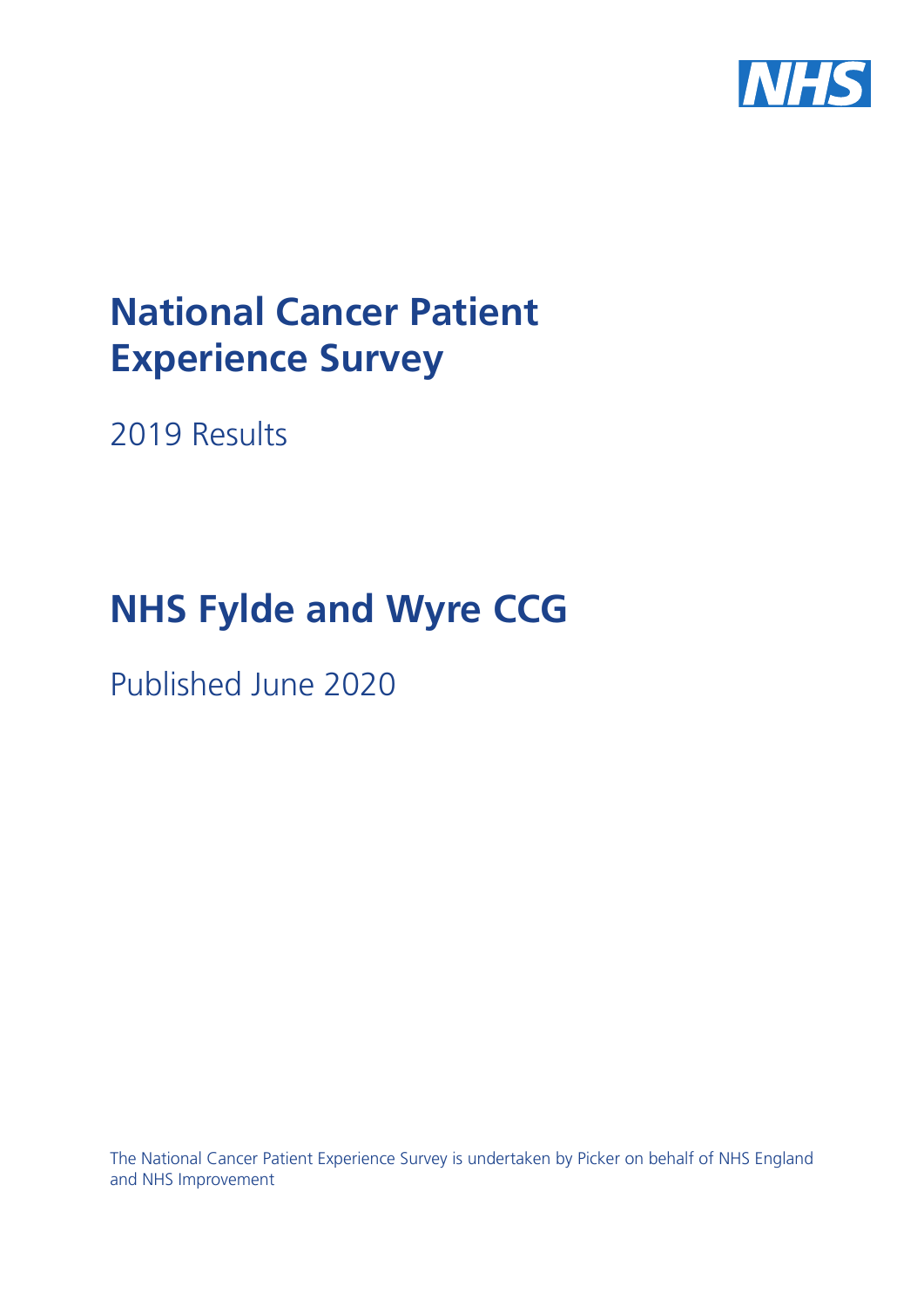# **Executive Summary** Case Mix Adjusted scores

#### **Cancer Dashboard Questions**

The following seven questions are included in phase 1 of the Cancer Dashboard developed by Public Health England and NHS England:

Q61. Patient's average rating of care scored from very poor to very good

| $\Omega$ | 2                                                             | 3 | 5 | 6 | 7 | 8   | q | 10                                                                                            |
|----------|---------------------------------------------------------------|---|---|---|---|-----|---|-----------------------------------------------------------------------------------------------|
|          |                                                               |   |   |   |   | 8.8 |   |                                                                                               |
|          |                                                               |   |   |   |   |     |   | Q18. Patient definitely involved as much as they wanted in decisions about care and treatment |
|          |                                                               |   |   |   |   |     |   | Q19. Patient given the name of a CNS who would support them through their treatment           |
|          | Q20. Patient found it very or quite easy to contact their CNS |   |   |   |   |     |   |                                                                                               |
|          |                                                               |   |   |   |   |     |   | Q39. Patient always felt they were treated with respect and dignity while in hospital         |
|          | leaving hospital                                              |   |   |   |   |     |   | Q41. Hospital staff told patient who to contact if worried about condition or treatment after |
| 50%      | treatment                                                     |   |   |   |   |     |   | Q55. General practice staff definitely did everything they could to support patient during    |
|          |                                                               |   |   |   |   |     |   |                                                                                               |

#### **Questions Outside Expected Range**

|                                                                      |            | Case Mix Adjusted Scores   |                            |                   |
|----------------------------------------------------------------------|------------|----------------------------|----------------------------|-------------------|
|                                                                      | 2019 Score | Lower<br>Expected<br>Range | Upper<br>Expected<br>Range | National<br>Score |
| Q12. Patient completely understood the explanation of what was wrong | 80%        | 69%                        | 77%                        | 73%               |
| Q25. Hospital staff told patient they could get free prescriptions   | 89%        | 76%                        | 87%                        | 82%               |
| Q57. Patient given a care plan                                       | 45%        | 32%                        | 43%                        | 38%               |

|                                                                                                               |            | Case Mix Adjusted Scores   |                            |                   |
|---------------------------------------------------------------------------------------------------------------|------------|----------------------------|----------------------------|-------------------|
|                                                                                                               | 2019 Score | Lower<br>Expected<br>Range | Upper<br>Expected<br>Range | National<br>Score |
| Q2. Patient thought they were seen as soon as necessary                                                       | 79%        | 81%                        | 87%                        | 84%               |
| Q6. The length of time waiting for the test to be done was about right                                        | 83%        | 85%                        | 91%                        | 88%               |
| Q39. Patient always felt they were treated with respect and dignity while in hospital                         | 83%        | 83%                        | 92%                        | 88%               |
| Q55. General practice staff definitely did everything they could to support patient during<br>treatment       | 50%        | 52%                        | 64%                        | 58%               |
| Q56. Different people treating and caring for patient always work well together to give best<br>possible care | 67%        | 69%                        | 77%                        | 73%               |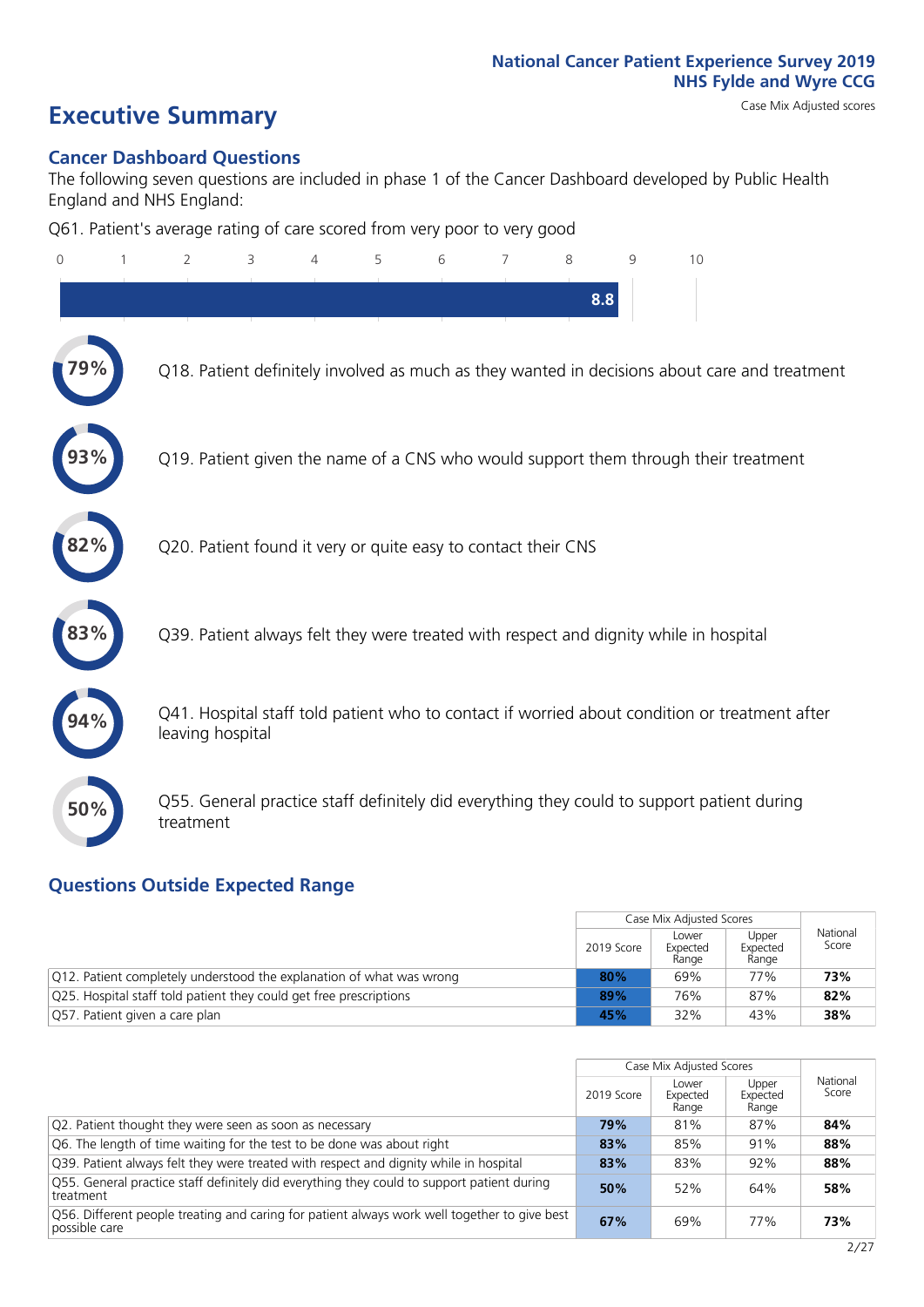# **Introduction**

The National Cancer Patient Experience Survey 2019 is the ninth iteration of the survey first undertaken in 2010. It has been designed to monitor national progress on cancer care; to provide information to drive local quality improvements; to assist commissioners and providers of cancer care; and to inform the work of the various charities and stakeholder groups supporting cancer patients.

The survey was overseen by a national Cancer Patient Experience Advisory Group. This Advisory Group set the principles and objectives of the survey programme and guided questionnaire development. The survey was commissioned and managed by NHS England. The survey provider, Picker, is responsible for designing, running and analysing the survey.

The 2019 survey involved 143 NHS Trusts. Out of 111,366 people, 67,858 people responded to the survey, yielding a response rate of 61%.

# **Methodology**

#### **Eligibility, eldwork and survey methods**

The sample for the survey included all adult (aged 16 and over) NHS patients, with a confirmed primary diagnosis of cancer, discharged from an NHS Trust after an inpatient episode or day case attendance for cancer related treatment in the months of April, May and June 2019. The fieldwork for the survey was undertaken between December 2019 and March 2020.

As in the previous four years, the survey used a mixed mode methodology. Questionnaires were sent by post, with two reminders where necessary, but also included an option to complete the questionnaire online. A Freephone helpline and email was available for respondents to opt out, ask questions about the survey, enable them to complete their questionnaire over the phone and provide access to a translation and interpreting facility for those whose first language was not English.

#### **Case-mix adjustment**

Both unadjusted and adjusted scores are presented in this report. Case-mix adjusted scores allows us to account for the impact that differing patient populations might have on results. By using the case-mix adjusted estimates we can obtain a greater understanding of how a CCG is performing given their patient population. The factors taken into account in this case-mix adjustment are gender, age, ethnic group, deprivation, and tumour group.

#### **Scoring methodology**

Fifty-two questions from the questionnaire are scored as these questions relate directly to patient experience. For all but one question (Q61), scores are presented as the percentage of positive responses out of all scored responses. For Q61, respondents rate their overall care on a scale of 0 to 10, of which the average was calculated for this question's presented score. The percentages in this report have been rounded to the nearest percentage point. Therefore, in some cases the figures do not appear to add up to 100%.

#### **Statistical significance**

In the reporting of 2019 results, appropriate statistical tests have been undertaken to identify unadjusted scores for which the change over time is 'statistically significant'. Thirty-seven scored questions in 2019 have been compared with those of 2018 and a statistically significant change between the two years has been reported where identified.

For the scored questions that are comparable beyond 2018, statistically significant change over the five years has also been reported where identified. A statistically significant difference means that the change in the result is very unlikely to have occurred by sampling variation.

#### **Suppression**

#### **Question-level suppression**

For scores where the base size per question is  $<$ 21, the score will be suppressed and replaced with an asterisk (\*). The base size will include neutral response options.

#### **Double suppression**

If any group within a particular sub-group breakdown (such as the tumour group breakdown) has <21 responses, then the figure for this particular group is suppressed and replaced with an asterisk (\*). If there is only one group within the sub-group breakdown that has <21 respondents, and is therefore suppressed, the group with the next lowest number of respondents is also supressed and replaced with an asterisk (\*) (regardless if it is greater than or less than 21).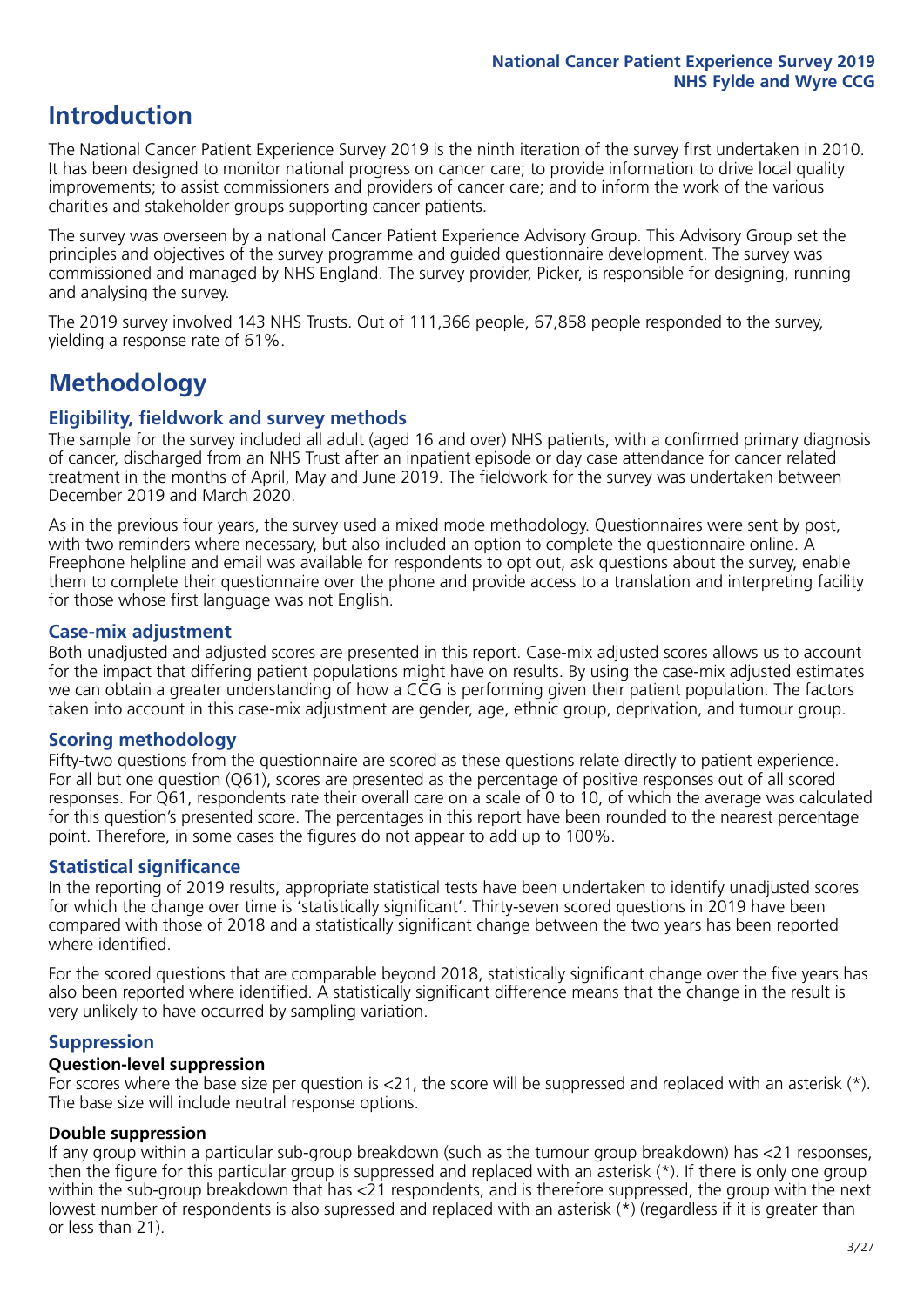# **Understanding the results**

This report shows how this CCG scored for each question in the survey, compared with national results and previous year's results. It is aimed at helping individual CCGs to understand their performance and identify areas for local improvement. Below is a description of the type of results presented within this report and how to understand them.

#### **Expected range charts**

The expected range charts in this report show a bar with the lowest and highest score received for each question nationally. Within this bar, an expected range is given (in grey) and a black diamond represents the actual score for this CCG.

CCGs whose score is above the upper limit of the expected range (in the dark blue) are positive outliers, with a score statistically significantly higher than the national mean. This indicates that the CCG performs better than what CCGs of the same size and demographics are expected to perform. The opposite is true if the score is below the lower limit of the expected range (in the light blue); these are negative outliers. For scores within the expected range (in the grey), the score is what we would expect given the CCG's size and demographics.

#### **Comparability tables**

The comparability tables show the 2018 and 2019 unadjusted scores for this CCG for each scored question. If there is a significant change from 2018 and 2019 or overall from 2015 to 2019, an arrow will be presented for the direction of change. The adjusted 2019 score will also be presented for each scored question along with the lower and upper expected range and national score. Scores above the upper limit of the expected range will be highlighted dark blue, scores below the lower limit of the expected range will be highlighted light blue, and scores within the lower and upper limit of the expected ranges will be highlighted grey.

#### **Tumour type tables**

The tumour type tables show the unadjusted scores for each scored question for each of the 13 tumour groups. The national score for that tumour group is also shown. Unadjusted scores for the same tumour type across different CCGs may not be comparable, as they do not account for the impact that differing patient populations might have on results. Central nervous system is abbreviated as 'CNS' and lower gastrointestinal tract is abbreviated as 'LGT' throughout this report.

#### **Year on year charts**

The year on year charts show five columns representing the unadjusted scores of the last five years (2015, 2016, 2017, 2018 and 2019) for each scored question.

#### **Notes on specific questions**

Following the development phase of the 2019 survey, several changes were made to the questionnaire. Six scored questions were amended (Q5, Q18, Q30, Q35, Q56 and Q60) and one non-scored question (Q29) was amended that impacted the comparability of questions Q30 to Q41. Of all questions changed or impacted by change, only Q60 is presented with historical comparisons; though the results should be interpreted with caution.

#### **Unadjusted data and case-mix adjusted data**

Unadjusted data should be used to see the actual responses from patients relating to the CCG. Case-mix adjusted data, together with expected ranges, should be used to understand whether the results are significantly higher or lower than national results taking account of the patient mix.

### **Further information**

This research was carried out in accordance with the international standard for organisations conducting social research (accreditation to ISO20252:2012; certificate number GB08/74322). The 2019 survey data has been produced and published in line with the Code of Practice for Official Statistics.

For more information on the methodology, please see the Technical Document. It can be viewed along with the 2019 questionnaire and survey quidance on the website at [www.ncpes.co.uk](https://www.ncpes.co.uk/supporting-documents). For all other outputs at National, Trust, CCG and Cancer Alliance level, please see the PDF reports, Excel tables and dashboards at [www.ncpes.co.uk.](https://www.ncpes.co.uk/current-results)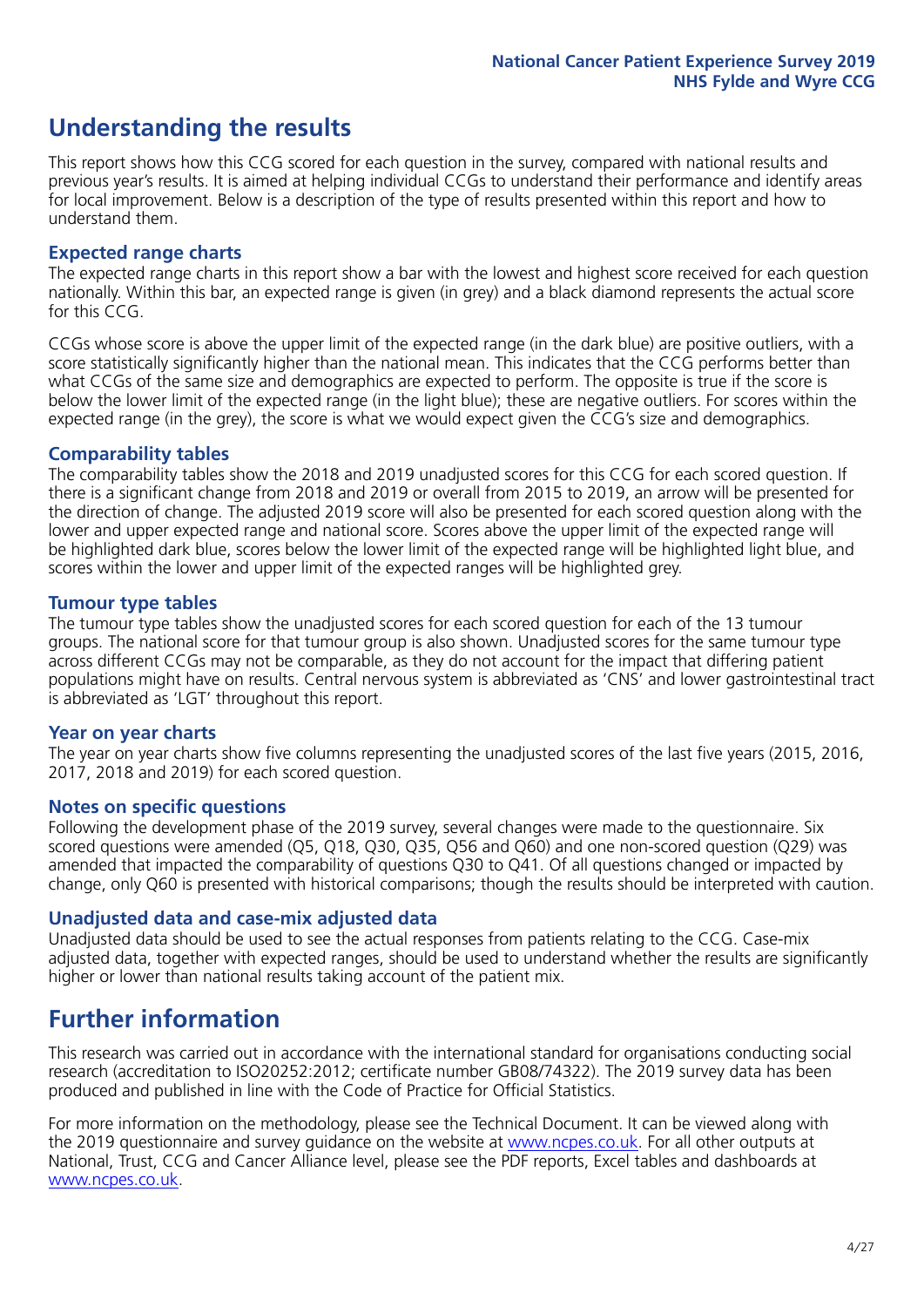### **Response Rate**

#### **Overall Response Rate**

451 patients responded out of a total of 627 patients, resulting in a response rate of 72%.

|            | Sample Size | Adjusted<br>Sample | Completed | Response Rate |
|------------|-------------|--------------------|-----------|---------------|
| <b>CCG</b> | 679         | 627                | 451       | 72%           |
| National   | 119,855     | 111.366            | 67,858    | 61%           |

#### **Respondents by Survey Type**

|                            | Number of<br>Respondents |
|----------------------------|--------------------------|
| Online                     | 38                       |
| Paper                      | 413                      |
| Phone                      |                          |
| <b>Translation Service</b> |                          |

#### **Respondents by Tumour Group**

|                      | Number of<br>Respondents |
|----------------------|--------------------------|
| <b>Brain / CNS</b>   | ∩                        |
| <b>Breast</b>        | 117                      |
| Colorectal / LGT     | 36                       |
| Gynaecological       | 32                       |
| Haematological       | 59                       |
| <b>Head and Neck</b> | 6                        |
| Lung                 | 38                       |
| Prostate             | 45                       |
| Sarcoma              | $\mathcal{P}$            |
| Skin                 | 18                       |
| Upper Gastro         | 15                       |
| Urological           | 39                       |
| Other                | 44                       |

#### **Respondents by Age and Gender**

Respondents year of birth has been used to determine age. This information has been amalgamated into 8 age bands. The age and gender distribution for the CCG was as follows:

|        | Age 16-24 | Age 25-34 | Age 35-44 | Age 45-54 | Age 55-64 | Age 65-74 | Age 75-84 | Age 85+ | Total |
|--------|-----------|-----------|-----------|-----------|-----------|-----------|-----------|---------|-------|
| Male   |           |           |           | 14        | 30        | 78        | 63        |         | 199   |
| Female |           |           |           | 32        | 51        | 88        | 60        |         | 252   |
| Total  |           |           |           | 46        | 81        | 166       | 123       | 23      | 451   |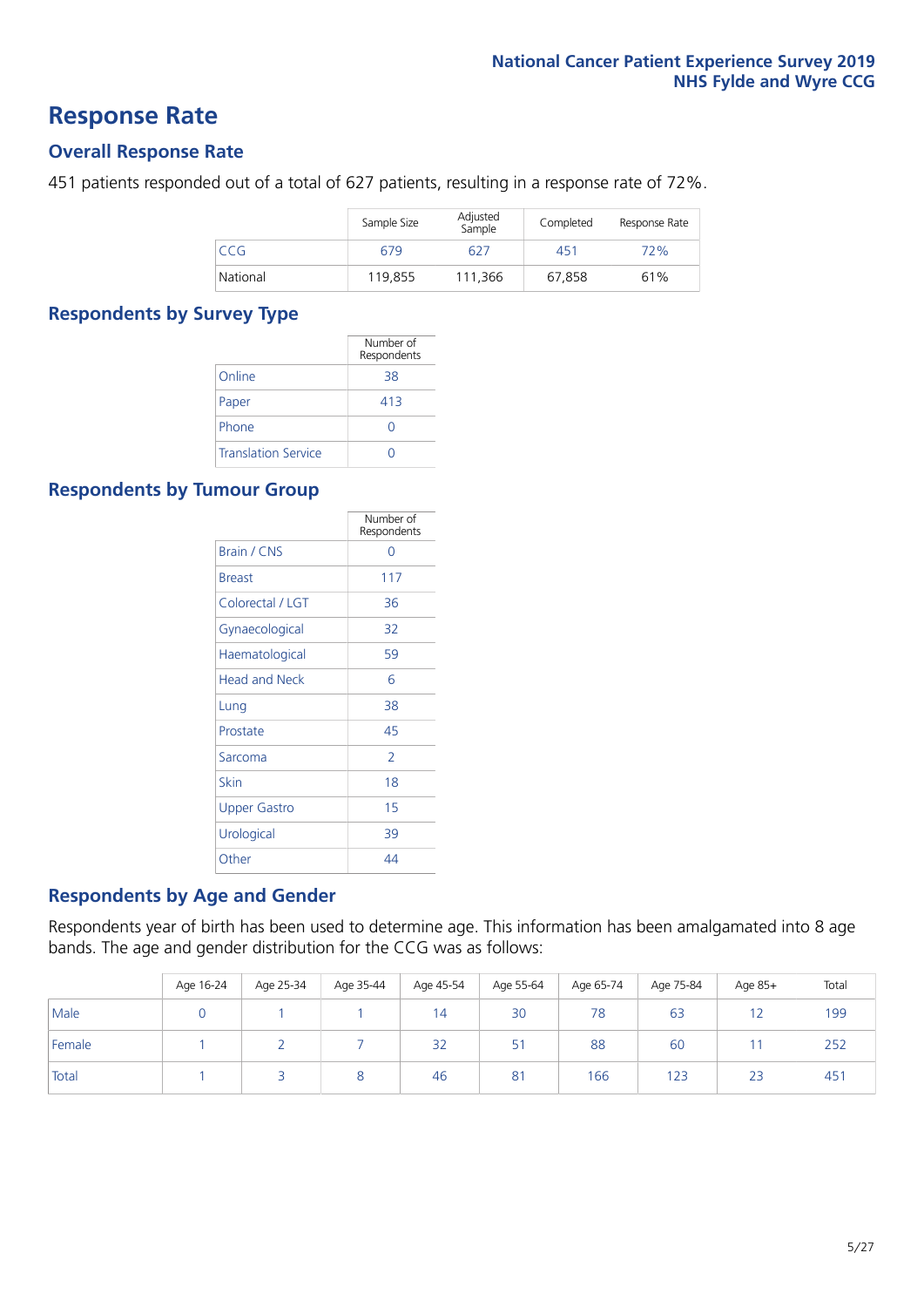# **Expected Range Charts**

| Lower Expected Range<br>Average                                                                                                        |    |     | Upper Expected Range |     |     |     |     |     | Case Mix Adjusted Score         |     |          |
|----------------------------------------------------------------------------------------------------------------------------------------|----|-----|----------------------|-----|-----|-----|-----|-----|---------------------------------|-----|----------|
| <b>SEEING YOUR GP</b>                                                                                                                  | 0% | 10% | 20%                  | 30% | 40% | 50% | 60% | 70% | 80%                             |     | 90% 100% |
| Q1. Saw GP once or twice before being told they needed to go to<br>hospital<br>Q2. Patient thought they were seen as soon as necessary |    |     |                      |     |     |     |     |     | 79%<br>79%                      |     |          |
| <b>DIAGNOSTIC TESTS</b>                                                                                                                | 0% | 10% | 20%                  | 30% | 40% | 50% | 60% | 70% | 80%                             |     | 90% 100% |
| Q5. Received all the information needed about the test                                                                                 |    |     |                      |     |     |     |     |     |                                 | 94% |          |
| Q6. The length of time waiting for the test to be done was about<br>right                                                              |    |     |                      |     |     |     |     |     | 83%<br>77%                      |     |          |
| Q7. Test results explained in completely understandable way                                                                            |    |     |                      |     |     |     |     |     |                                 |     |          |
| <b>FINDING OUT WHAT WAS WRONG WITH YOU</b>                                                                                             | 0% | 10% | 20%                  | 30% | 40% | 50% | 60% | 70% | 80%                             |     | 90% 100% |
| Q10. Patient told they could bring a family member or friend when<br>first told they had cancer                                        |    |     |                      |     |     |     |     |     | 78%                             |     |          |
| Q11. Patient felt they were told sensitively that they had cancer                                                                      |    |     |                      |     |     |     |     |     | 83%                             |     |          |
| Q12. Patient completely understood the explanation of what was<br>wrong                                                                |    |     |                      |     |     |     |     |     | 80%<br>$\color{black} \diamond$ |     |          |
| Q13. Patient given easy to understand written information about<br>the type of cancer they had                                         |    |     |                      |     |     |     |     | 73% |                                 |     |          |
| <b>DECIDING THE BEST TREATMENT FOR YOU</b>                                                                                             | 0% | 10% | 20%                  | 30% | 40% | 50% | 60% | 70% | 80%                             |     | 90% 100% |
| Q14. Patient felt that treatment options were completely explained                                                                     |    |     |                      |     |     |     |     |     |                                 | 85% |          |
| Q15. Patient felt possible side effects were definitely explained in<br>an understandable way                                          |    |     |                      |     |     |     |     | 72% |                                 |     |          |
| Q16. Patient definitely given practical advice and support in dealing<br>with side effects of treatment                                |    |     |                      |     |     |     |     | 66% |                                 |     |          |
| Q17. Patient definitely told about side effects that could affect<br>them in the future                                                |    |     |                      |     |     | 53% |     |     |                                 |     |          |
| Q18. Patient definitely involved as much as they wanted in<br>decisions about care and treatment                                       |    |     |                      |     |     |     |     |     | 79%                             |     |          |
| <b>CLINICAL NURSE SPECIALIST (CNS)</b>                                                                                                 | 0% | 10% | 20%                  | 30% | 40% | 50% | 60% | 70% | 80%                             |     | 90% 100% |
| Q19. Patient given the name of a CNS who would support them<br>through their treatment                                                 |    |     |                      |     |     |     |     |     |                                 | 93% |          |
| Q20. Patient found it very or quite easy to contact their CNS                                                                          |    |     |                      |     |     |     |     |     | 82%                             |     |          |
| Q21. Patient got understandable answers to important questions<br>all or most of the time                                              |    |     |                      |     |     |     |     |     |                                 | 87% |          |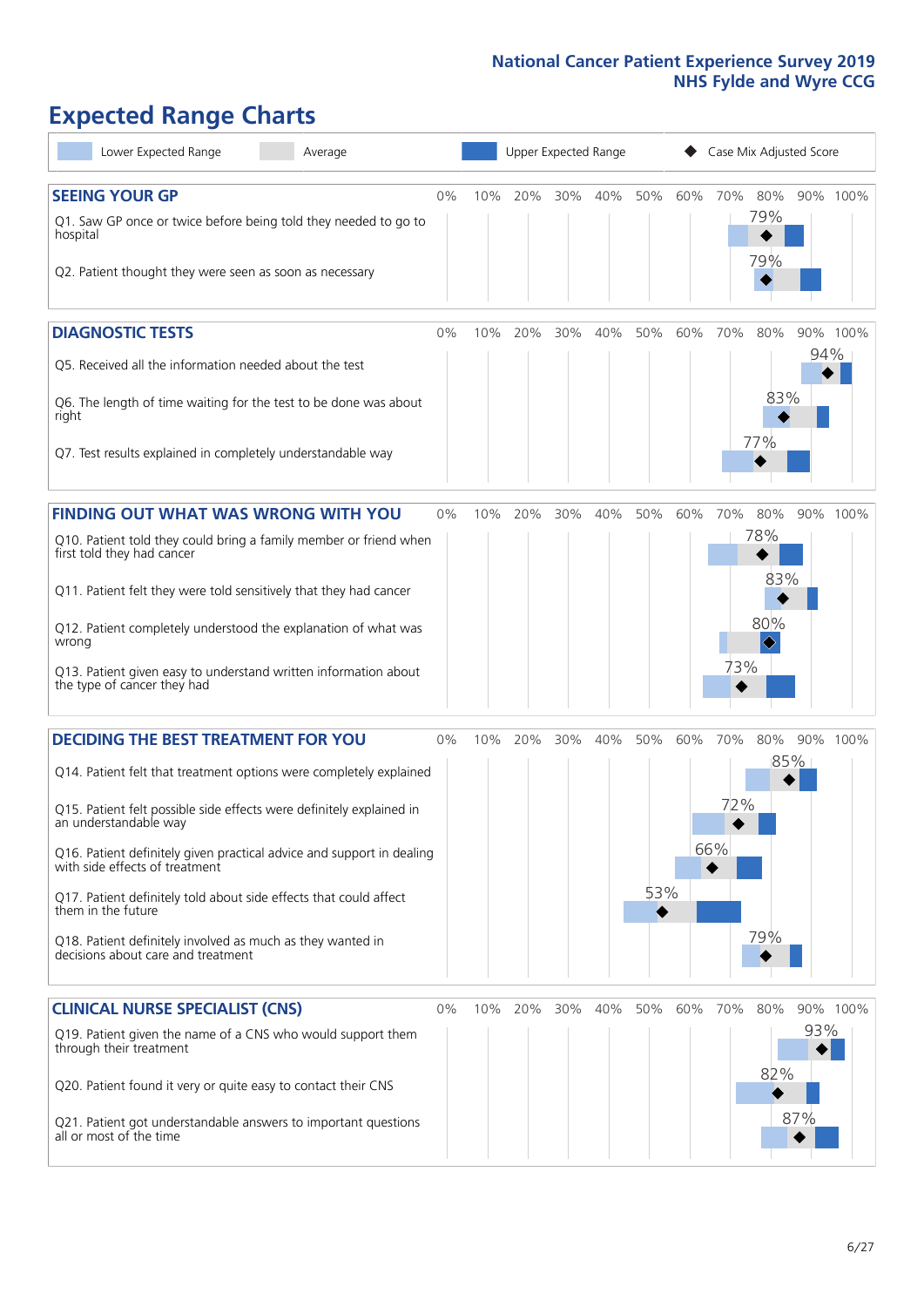# **Expected Range Charts**

| Lower Expected Range<br>Average                                                                                                                                                                                 |    |     |     |     | Upper Expected Range |     |     |     | Case Mix Adjusted Score |          |
|-----------------------------------------------------------------------------------------------------------------------------------------------------------------------------------------------------------------|----|-----|-----|-----|----------------------|-----|-----|-----|-------------------------|----------|
| <b>SUPPORT FOR PEOPLE WITH CANCER</b><br>Q22. Hospital staff gave information about support or self-help<br>groups for people with cancer<br>Q23. Hospital staff discussed or gave information about the impact | 0% | 10% | 20% | 30% | 40%                  | 50% | 60% | 70% | 80%<br>87%<br>83%       | 90% 100% |
| cancer could have on day to day activities<br>Q24. Hospital staff gave information on getting financial help or<br>possible benefits<br>Q25. Hospital staff told patient they could get free prescriptions      |    |     |     |     |                      |     | 62% |     | 89%                     |          |
| <b>OPERATIONS</b>                                                                                                                                                                                               | 0% | 10% | 20% | 30% | 40%                  | 50% | 60% | 70% | 80%                     | 90% 100% |
| Q27. Beforehand, patient had all the information needed about the<br>operation                                                                                                                                  |    |     |     |     |                      |     |     |     |                         | 98%      |
| Q28. Afterwards, staff completely explained how operation had<br>gone in understandable way                                                                                                                     |    |     |     |     |                      |     |     |     | 77%                     |          |
| <b>HOSPITAL CARE AS AN INPATIENT</b>                                                                                                                                                                            | 0% | 10% | 20% | 30% | 40%                  | 50% | 60% | 70% | 80%                     | 90% 100% |
| Q30. Hospital staff didn't talk in front of patient as if patient wasn't<br>there                                                                                                                               |    |     |     |     |                      |     |     |     | 81%                     |          |
| Q31. Patient had confidence and trust in all doctors treating them                                                                                                                                              |    |     |     |     |                      |     |     |     | 83%                     |          |
| Q32. Patient's family or someone close definitely felt able to talk to<br>a doctor                                                                                                                              |    |     |     |     |                      |     |     | 74% |                         |          |
| Q33. Patient had confidence and trust in all the ward nurses<br>treating them                                                                                                                                   |    |     |     |     |                      |     |     |     | 75%                     |          |
| Q34. Patient thought there were always or nearly always enough<br>nurses on duty to care for them                                                                                                               |    |     |     |     |                      |     |     | 66% |                         |          |
| Q35. All hospital staff asked patient what name they prefer to be<br>called by                                                                                                                                  |    |     |     |     |                      |     | 62% |     |                         |          |
| Q36. Patient always given enough privacy when discussing<br>condition or treatment                                                                                                                              |    |     |     |     |                      |     |     |     | 85%                     |          |
| Q37. Patient definitely found hospital staff to discuss worries or<br>fears during their inpatient visit                                                                                                        |    |     |     |     |                      | 49% |     |     |                         |          |
| Q38. Hospital staff definitely did everything they could to help<br>control pain                                                                                                                                |    |     |     |     |                      |     |     |     | 81%                     |          |
| Q39. Patient always felt they were treated with respect and dignity<br>while in hospital                                                                                                                        |    |     |     |     |                      |     |     |     | 83%                     |          |
| Q40. Patient given clear written information about what should or<br>should not do after leaving hospital                                                                                                       |    |     |     |     |                      |     |     |     | 82%                     |          |
| Q41. Hospital staff told patient who to contact if worried about<br>condition or treatment after leaving hospital                                                                                               |    |     |     |     |                      |     |     |     |                         | 94%      |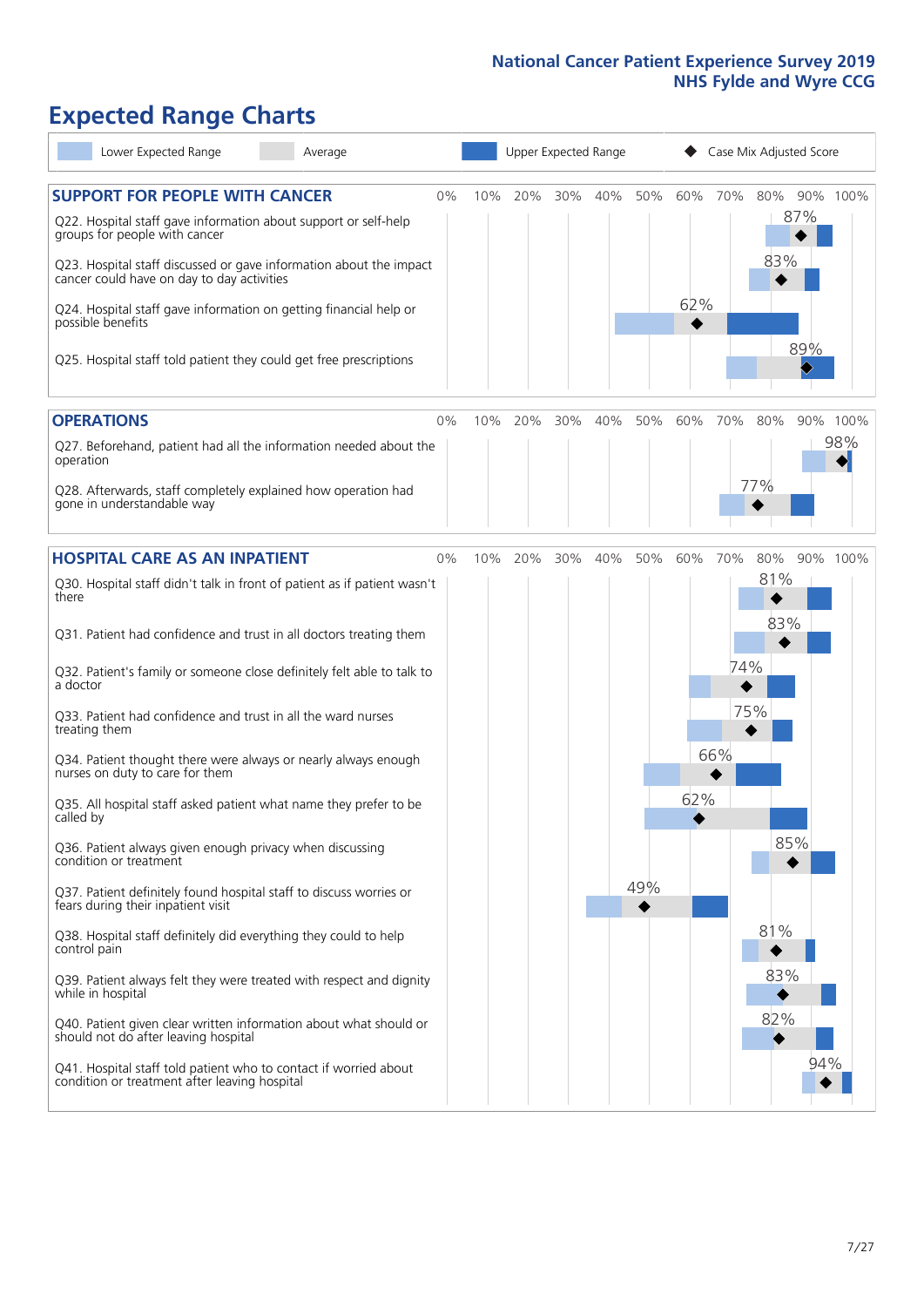# **Expected Range Charts**

| Lower Expected Range                                                                                                                                                                                                                                                                                                                                                                                                                                                                                                                                                                                                                                                                                   | Average |            |     |          |                 | Upper Expected Range                     |            |                   | Case Mix Adjusted Score |            |          |                 |
|--------------------------------------------------------------------------------------------------------------------------------------------------------------------------------------------------------------------------------------------------------------------------------------------------------------------------------------------------------------------------------------------------------------------------------------------------------------------------------------------------------------------------------------------------------------------------------------------------------------------------------------------------------------------------------------------------------|---------|------------|-----|----------|-----------------|------------------------------------------|------------|-------------------|-------------------------|------------|----------|-----------------|
| <b>HOSPITAL CARE AS A DAY PATIENT / OUTPATIENT 0%</b><br>Q43. Patient definitely found hospital staff to discuss worries or<br>fears during their outpatient or day case visit<br>Q44. Cancer doctor had the right documents at patient's last<br>outpatient appointment<br>Q46. Beforehand patient completely had all information needed<br>about radiotherapy treatment<br>Q47. Patient completely given understandable information about<br>whether radiotherapy was working<br>Q49. Beforehand patient completely had all information needed<br>about chemotherapy treatment<br>Q50. Patient given enough information about whether<br>chemotherapy was working in a completely understandable way |         |            | 10% | 20%      | 30%             | 40%                                      | 50%        | 60%<br>60%        | 70%<br>69%<br>72%       | 80%<br>85% | 90%      | 90% 100%<br>97% |
| <b>HOME CARE AND SUPPORT</b><br>Q51. Hospital staff definitely gave family or someone close all the<br>information needed to help care at home<br>Q52. Patient definitely given enough support from health or social<br>services during treatment<br>Q53. Patient definitely given enough support from health or social<br>services after treatment                                                                                                                                                                                                                                                                                                                                                    |         | 0%         | 10% | 20%      | 30%             | 40%<br>44%                               | 50%        | 60%<br>58%<br>60% | 70%                     | 80%        |          | 90% 100%        |
| <b>CARE FROM YOUR GENERAL PRACTICE</b><br>Q54. GP given enough information about patient's condition and<br>treatment<br>Q55. General practice staff definitely did everything they could to<br>support patient during treatment                                                                                                                                                                                                                                                                                                                                                                                                                                                                       |         | 0%         |     | 10% 20%  | 30%             | 40%                                      | 50%<br>50% | 60%               | 70%                     | 80%        | 94%      | 90% 100%        |
| <b>YOUR OVERALL NHS CARE</b><br>Q56. Different people treating and caring for patient always work<br>well together to give best possible care<br>Q57. Patient given a care plan<br>Q58. Overall the administration of care was good or very good<br>Q59. Patient felt length of time for attending clinics and<br>appointments for cancer was about right<br>Q60. Someone discussed with patient whether they would like to<br>take part in cancer research                                                                                                                                                                                                                                            |         | $0\%$<br>0 | 10% | 20%<br>2 | 30%<br>30%<br>3 | 40%<br>45%<br>$\hat{\blacklozenge}$<br>4 | 50%<br>5   | 60%<br>6          | 70%<br>67%<br>65%<br>◆  | 80%<br>8   | 88%<br>9 | 90% 100%<br>10  |
| Q61. Patient's average rating of care scored from very poor to very<br>good                                                                                                                                                                                                                                                                                                                                                                                                                                                                                                                                                                                                                            |         |            |     |          |                 |                                          |            |                   |                         |            | 8.8      |                 |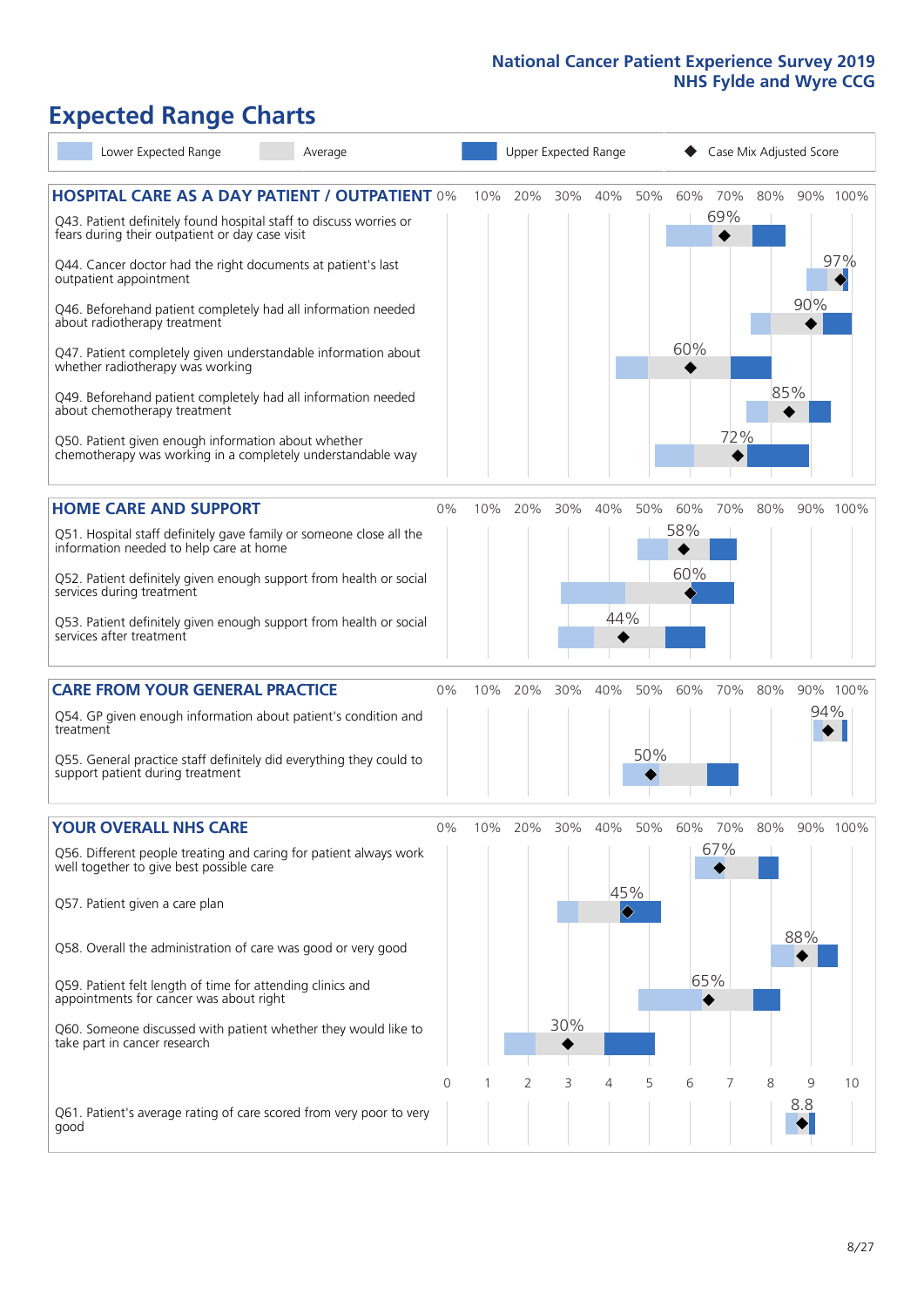# **Comparability Tables**

\* Indicates where a score has been suppressed because there are less than 21 responses.

\*\* No score available for 2018.

 $\triangle$  or  $\nabla$ 

Change 2018-2019: Indicates where 2019 score is significantly higher or lower than 2018 score Change Overall: Indicates significant change overall (2015, 2016, 2017, 2018 and 2019).

Adjusted Score below Lower Expected Range Adjusted Score between Upper and Lower Expected Ranges Adjusted Score above Upper Expected Range

|                                                                             |           |               | Unadjusted Scores |               |                                                  |         |               | Case Mix Adjusted Scores            |                |                   |
|-----------------------------------------------------------------------------|-----------|---------------|-------------------|---------------|--------------------------------------------------|---------|---------------|-------------------------------------|----------------|-------------------|
|                                                                             | 2018<br>n | 2018<br>Score | 2019<br>n         | 2019<br>Score | $\sqrt{(\text{Change})}$ Change<br>2018-<br>2019 | Overall | 2019<br>Score | Lower<br>Expected Expected<br>Range | Upper<br>Range | National<br>Score |
| <b>SEEING YOUR GP</b>                                                       |           |               |                   |               |                                                  |         |               |                                     |                |                   |
| Q1. Saw GP once or twice before being told they needed to go<br>to hospital | 313       | 74%           | 312               | 80%           |                                                  |         | 79%           | 74%                                 | 83%            | 79%               |
| Q2. Patient thought they were seen as soon as necessary                     | 440       | 82%           | 442               | 80%           |                                                  |         | 79%           | 81%                                 | 87%            | 84%               |
| <b>DIAGNOSTIC TESTS</b>                                                     |           |               |                   |               |                                                  |         |               |                                     |                |                   |

| O5. Received all the information needed about the test                    | $***$ | **  | 349 | 94% |  | 94% | 93% | 97% | 95% |
|---------------------------------------------------------------------------|-------|-----|-----|-----|--|-----|-----|-----|-----|
| Q6. The length of time waiting for the test to be done was<br>about right | 36′   | 86% | 361 | 84% |  | 83% | 85% | 91% | 88% |
| Q7. Test results explained in completely understandable way               | 363   | 80% | 355 | 78% |  | 77% | 76% | 84% | 80% |

|                                 | <b>FINDING OUT WHAT WAS WRONG WITH YOU</b>                        |     |     |     |     |     |     |     |     |
|---------------------------------|-------------------------------------------------------------------|-----|-----|-----|-----|-----|-----|-----|-----|
| when first told they had cancer | Q10. Patient told they could bring a family member or friend      | 421 | 80% | 417 | 78% | 78% | 72% | 82% | 77% |
|                                 | Q11. Patient felt they were told sensitively that they had cancer | 446 | 85% | 445 | 83% | 83% | 83% | 89% | 86% |

| Q. . and   , were told behavely that they had cancer                                           |     |     |     | .   |  | ---- |     |     | .     |
|------------------------------------------------------------------------------------------------|-----|-----|-----|-----|--|------|-----|-----|-------|
| Q12. Patient completely understood the explanation of what<br>was wrong                        | 448 | 77% | 446 | 80% |  | 80%  | 69% | 77% | - 73% |
| Q13. Patient given easy to understand written information<br>about the type of cancer they had | 389 | 77% | 382 | 73% |  | 73%  | 70% | 79% | 74%   |

|  |  | <b>DECIDING THE BEST TREATMENT FOR YOU</b> |  |
|--|--|--------------------------------------------|--|
|--|--|--------------------------------------------|--|

| Q14. Patient felt that treatment options were completely<br>explained                                   | 392  | 84% | 395 | 85% | 85% | 80% | 87% | 83% |
|---------------------------------------------------------------------------------------------------------|------|-----|-----|-----|-----|-----|-----|-----|
| Q15. Patient felt possible side effects were definitely explained<br>in an understandable way           | 428  | 76% | 422 | 72% | 72% | 69% | 77% | 73% |
| Q16. Patient definitely given practical advice and support in<br>dealing with side effects of treatment | 429  | 68% | 432 | 66% | 66% | 63% | 72% | 67% |
| Q17. Patient definitely told about side effects that could affect<br>them in the future                 | 399  | 55% | 396 | 53% | 53% | 52% | 62% | 57% |
| Q18. Patient definitely involved as much as they wanted in<br>decisions about care and treatment        | $**$ | **  | 442 | 79% | 79% | 77% | 85% | 81% |

| <b>CLINICAL NURSE SPECIALIST (CNS)</b>                                                    |     |     |     |     |  |     |     |     |     |
|-------------------------------------------------------------------------------------------|-----|-----|-----|-----|--|-----|-----|-----|-----|
| Q19. Patient given the name of a CNS who would support them<br>through their treatment    | 435 | 94% | 432 | 93% |  | 93% | 89% | 95% | 92% |
| Q20. Patient found it very or quite easy to contact their CNS                             | 372 | 86% | 357 | 82% |  | 82% | 81% | 89% | 85% |
| Q21. Patient got understandable answers to important<br>questions all or most of the time | 358 | 89% | 339 | 88% |  | 87% | 84% | 91% | 87% |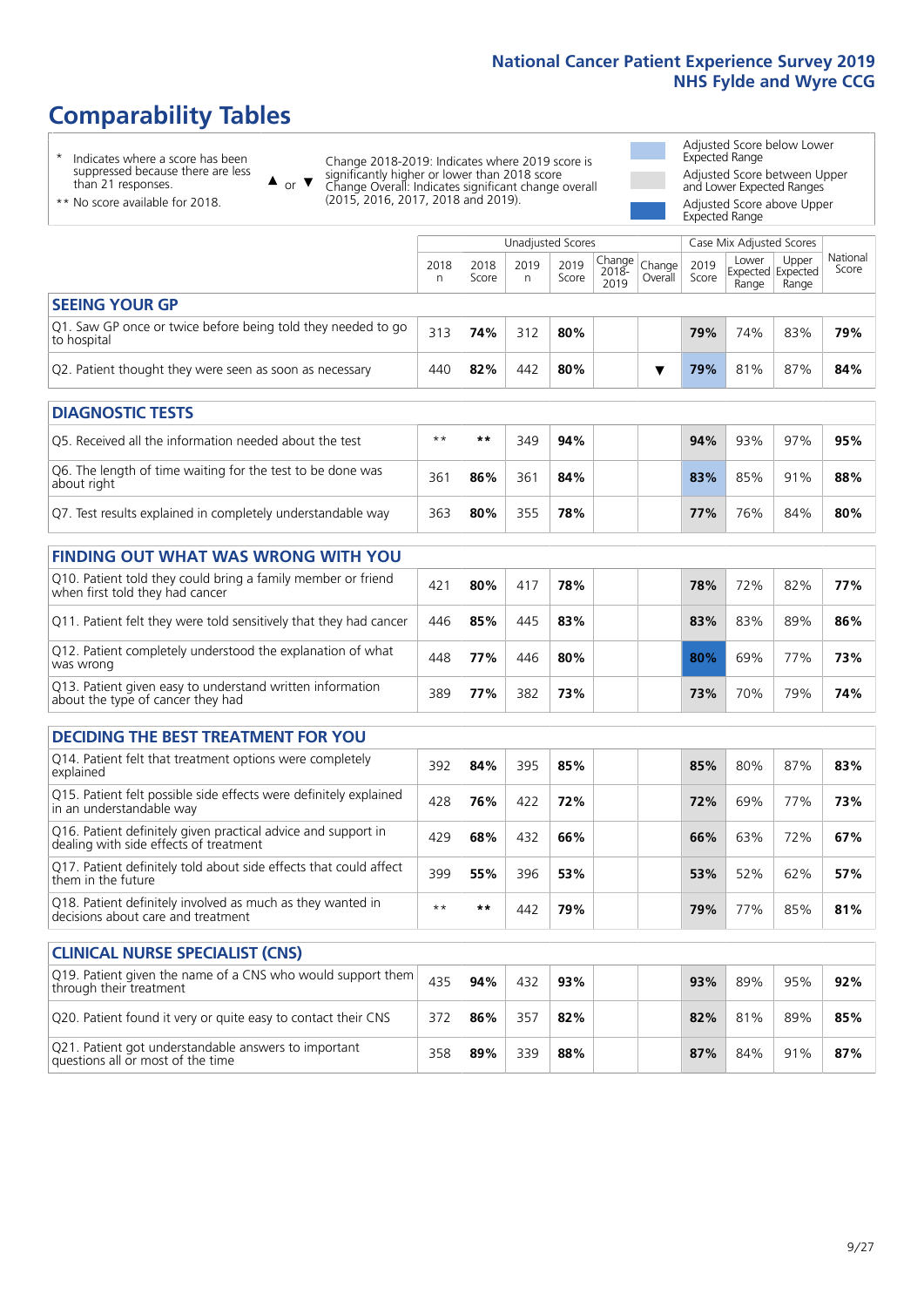# **Comparability Tables**

\* Indicates where a score has been suppressed because there are less than 21 responses.

\*\* No score available for 2018.

 $\triangle$  or  $\nabla$ 

Change 2018-2019: Indicates where 2019 score is significantly higher or lower than 2018 score Change Overall: Indicates significant change overall (2015, 2016, 2017, 2018 and 2019).

Adjusted Score below Lower Expected Range Adjusted Score between Upper and Lower Expected Ranges Adjusted Score above Upper Expected Range

|                                                                                                                   |              |               | <b>Unadjusted Scores</b> |               |                         |                   |               | Case Mix Adjusted Scores            |                |                   |
|-------------------------------------------------------------------------------------------------------------------|--------------|---------------|--------------------------|---------------|-------------------------|-------------------|---------------|-------------------------------------|----------------|-------------------|
|                                                                                                                   | 2018<br>n    | 2018<br>Score | 2019<br>n.               | 2019<br>Score | Change<br>2018-<br>2019 | Change<br>Overall | 2019<br>Score | Lower<br>Expected Expected<br>Range | Upper<br>Range | National<br>Score |
| <b>SUPPORT FOR PEOPLE WITH CANCER</b>                                                                             |              |               |                          |               |                         |                   |               |                                     |                |                   |
| Q22. Hospital staff gave information about support or self-help<br>groups for people with cancer                  | 359          | 91%           | 348                      | 88%           |                         |                   | 87%           | 85%                                 | 91%            | 88%               |
| Q23. Hospital staff discussed or gave information about the<br>impact cancer could have on day to day activities  | 308          | 85%           | 282                      | 83%           |                         |                   | 83%           | 80%                                 | 88%            | 84%               |
| Q24. Hospital staff gave information on getting financial help or<br>possible benefits                            | 235          | 66%           | 222                      | 62%           |                         |                   | 62%           | 56%                                 | 69%            | 63%               |
| Q25. Hospital staff told patient they could get free prescriptions                                                | 199          | 84%           | 190                      | 88%           |                         |                   | 89%           | 76%                                 | 87%            | 82%               |
| <b>OPERATIONS</b>                                                                                                 |              |               |                          |               |                         |                   |               |                                     |                |                   |
| Q27. Beforehand, patient had all the information needed about<br>the operation                                    | 215          | 93%           | 200                      | 98%           |                         |                   | 98%           | 94%                                 | 99%            | 96%               |
| Q28. Afterwards, staff completely explained how operation had<br>gone in understandable way                       | 215          | 73%           | 199                      | 77%           |                         |                   | 77%           | 74%                                 | 85%            | 79%               |
| <b>HOSPITAL CARE AS AN INPATIENT</b>                                                                              |              |               |                          |               |                         |                   |               |                                     |                |                   |
| Q30. Hospital staff didn't talk in front of patient as if patient<br>wasn't there                                 | $* *$        | **            | 187                      | 82%           |                         |                   | 81%           | 78%                                 | 89%            | 84%               |
| Q31. Patient had confidence and trust in all doctors treating<br>them                                             | $* *$        | $***$         | 188                      | 84%           |                         |                   | 83%           | 78%                                 | 89%            | 84%               |
| Q32. Patient's family or someone close definitely felt able to talk<br>to a doctor                                | $* *$        | $***$         | 156                      | 74%           |                         |                   | 74%           | 65%                                 | 79%            | 72%               |
| Q33. Patient had confidence and trust in all the ward nurses<br>treating them                                     | $\star\star$ | **            | 189                      | 75%           |                         |                   | 75%           | 68%                                 | 80%            | 74%               |
| Q34. Patient thought there were always or nearly always<br>enough nurses on duty to care for them                 | $* *$        | **            | 186                      | 67%           |                         |                   | 66%           | 58%                                 | 71%            | 64%               |
| Q35. All hospital staff asked patient what name they prefer to<br>be called by                                    | $* *$        | $***$         | 188                      | 62%           |                         |                   | 62%           | 62%                                 | 80%            | 71%               |
| Q36. Patient always given enough privacy when discussing<br>condition or treatment                                | $**$         | $***$         | 187                      | 85%           |                         |                   | 85%           | 79%                                 | 90%            | 85%               |
| Q37. Patient definitely found hospital staff to discuss worries or<br>fears during their inpatient visit          | $**$         | **            | 129                      | 48%           |                         |                   | 49%           | 43%                                 | 60%            | 52%               |
| Q38. Hospital staff definitely did everything they could to help<br>control pain                                  | $* *$        | $***$         | 166                      | 82%           |                         |                   | 81%           | 77%                                 | 89%            | 83%               |
| Q39. Patient always felt they were treated with respect and<br>dignity while in hospital                          | $***$        | **            | 189                      | 83%           |                         |                   | 83%           | 83%                                 | 92%            | 88%               |
| Q40. Patient given clear written information about what should<br>or should not do after leaving hospital         | $**$         | **            | 172                      | 82%           |                         |                   | 82%           | 81%                                 | 91%            | 86%               |
| Q41. Hospital staff told patient who to contact if worried about<br>condition or treatment after leaving hospital | $**$         | **            | 178                      | 93%           |                         |                   | 94%           | 91%                                 | 98%            | 94%               |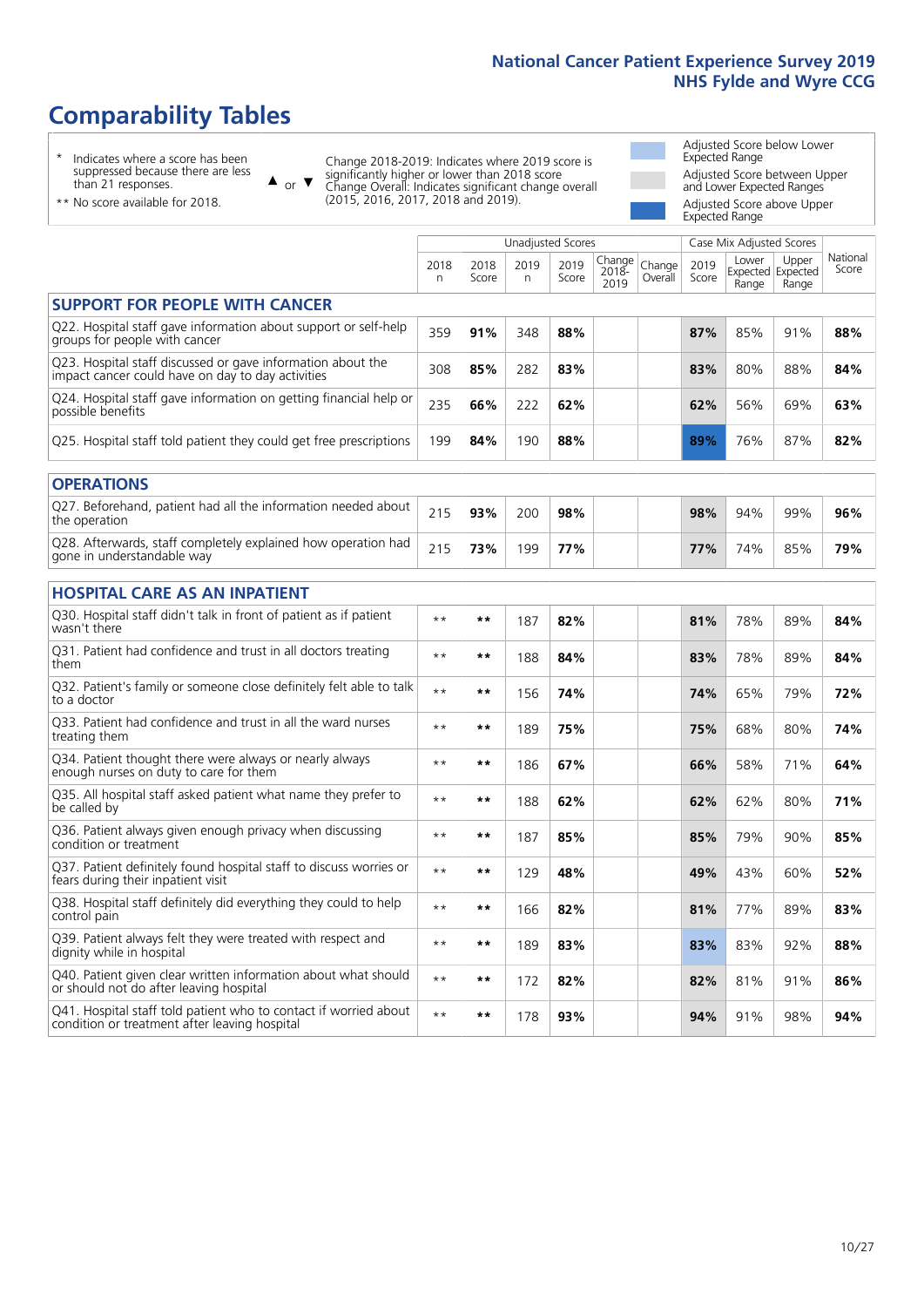Unadjusted Scores **Case Mix Adjusted Scores** 

# **Comparability Tables**

\* Indicates where a score has been suppressed because there are less than 21 responses.

 $\triangle$  or  $\nabla$ 

Change 2018-2019: Indicates where 2019 score is significantly higher or lower than 2018 score Change Overall: Indicates significant change overall (2015, 2016, 2017, 2018 and 2019).

Adjusted Score below Lower Expected Range Adjusted Score between Upper and Lower Expected Ranges Adjusted Score above Upper Expected Range

| ** No score available for 2018. |  |
|---------------------------------|--|
|                                 |  |

|                                                                                                                       | 2018<br>n | 2018<br>Score | 2019<br>n. | 2019<br>Score | Change<br>$2018 -$<br>2019 | Change<br>Overall | 2019<br>Score | Lower<br>Expected Expected<br>Range | Upper<br>Range | National<br>Score |
|-----------------------------------------------------------------------------------------------------------------------|-----------|---------------|------------|---------------|----------------------------|-------------------|---------------|-------------------------------------|----------------|-------------------|
| <b>HOSPITAL CARE AS A DAY PATIENT / OUTPATIENT</b>                                                                    |           |               |            |               |                            |                   |               |                                     |                |                   |
| Q43. Patient definitely found hospital staff to discuss worries or<br>fears during their outpatient or day case visit | 333       | 74%           | 329        | 69%           |                            |                   | 69%           | 66%                                 | 75%            | 71%               |
| Q44. Cancer doctor had the right documents at patient's last<br>outpatient appointment                                | 397       | 97%           | 406        | 97%           |                            |                   | 97%           | 94%                                 | 98%            | 96%               |
| Q46. Beforehand patient completely had all information needed<br>about radiotherapy treatment                         | 126       | 87%           | 107        | 90%           |                            |                   | 90%           | 80%                                 | 93%            | 86%               |
| Q47. Patient completely given understandable information<br>about whether radiotherapy was working                    | 113       | 61%           | 90         | 60%           |                            |                   | 60%           | 50%                                 | 70%            | 60%               |
| Q49. Beforehand patient completely had all information needed<br>about chemotherapy treatment                         | 210       | 87%           | 198        | 85%           |                            |                   | 85%           | 79%                                 | 89%            | 84%               |
| Q50. Patient given enough information about whether<br>chemotherapy was working in a completely understandable way    | 195       | 73%           | 192        | 72%           |                            |                   | 72%           | 61%                                 | 74%            | 68%               |
| <b>HOME CARE AND SUPPORT</b>                                                                                          |           |               |            |               |                            |                   |               |                                     |                |                   |
| Q51. Hospital staff definitely gave family or someone close all<br>the information needed to help care at home        | 365       | 59%           | 353        | 58%           |                            |                   | 58%           | 55%                                 | 65%            | 60%               |
| Q52. Patient definitely given enough support from health or<br>social services during treatment                       | 257       | 66%           | 224        | 60%           |                            |                   | 60%           | 44%                                 | 60%            | 52%               |
| Q53. Patient definitely given enough support from health or<br>social services after treatment                        | 157       | 50%           | 122        | 43%           |                            |                   | 44%           | 36%                                 | 54%            | 45%               |
| <b>CARE FROM YOUR GENERAL PRACTICE</b>                                                                                |           |               |            |               |                            |                   |               |                                     |                |                   |
| Q54. GP given enough information about patient's condition<br>and treatment                                           | 334       | 94%           | 332        | 95%           |                            |                   | 94%           | 93%                                 | 98%            | 95%               |
| Q55. General practice staff definitely did everything they could<br>to support patient during treatment               | 300       | 58%           | 289        | 51%           |                            | ▼                 | 50%           | 52%                                 | 64%            | 58%               |
| <b>YOUR OVERALL NHS CARE</b>                                                                                          |           |               |            |               |                            |                   |               |                                     |                |                   |
| Q56. Different people treating and caring for patient always<br>work well together to give best possible care         | $**$      | **            | 426        | 68%           |                            |                   | 67%           | 69%                                 | 77%            | 73%               |
| Q57. Patient given a care plan                                                                                        | 337       | 42%           | 344        | 44%           |                            |                   | 45%           | 32%                                 | 43%            | 38%               |
| Q58. Overall the administration of care was good or very good                                                         | 446       | 87%           | 440        | 88%           |                            |                   | 88%           | 86%                                 | 92%            | 89%               |
| Q59. Patient felt length of time for attending clinics and<br>appointments for cancer was about right                 | 439       | 67%           | 439        | 65%           |                            |                   | 65%           | 63%                                 | 76%            | 69%               |
| Q60. Someone discussed with patient whether they would like<br>to take part in cancer research                        | 435       | 29%           | 413        | 29%           |                            |                   | 30%           | 22%                                 | 39%            | 30%               |
| Q61. Patient's average rating of care scored from very poor to<br>very good                                           | 438       | 8.8           | 428        | 8.8           |                            |                   | 8.8           | 8.7                                 | 8.9            | 8.8               |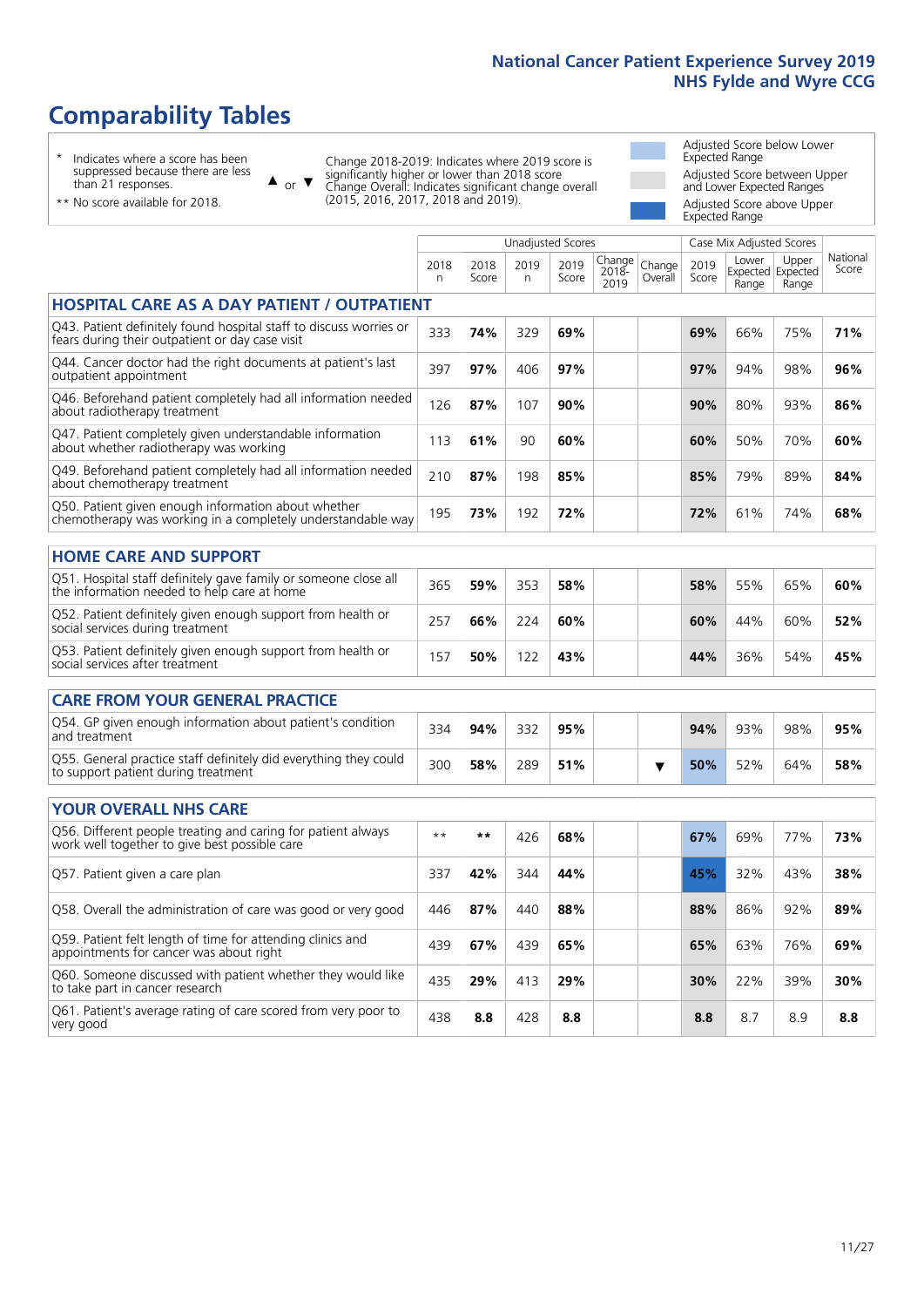- \* Indicates where a score has been suppressed because there are less than 21 responses.
- n.a. Indicates that there were no respondents for that tumour group.

| <b>SEEING YOUR GP</b>                           |            |              |                             |                  |                    |                |                  |      | Tumour Group |         |         |                 |                                                     |             |                |  |
|-------------------------------------------------|------------|--------------|-----------------------------|------------------|--------------------|----------------|------------------|------|--------------|---------|---------|-----------------|-----------------------------------------------------|-------------|----------------|--|
|                                                 |            | Brain<br>CNS | <b>Breast</b>               | olorectal<br>LGT | ᠊ᢛ<br>Gynaecologic | Haematological | Head and<br>Neck | Lung | Prostate     | Sarcoma | Skin    | Upper<br>Gastro | $\sigma$<br>Jrologica                               | Other       | All<br>Cancers |  |
| Q1. Saw GP once or twice before being told they | <b>CCG</b> |              | n.a. $ 94\% 65\% 92\% 64\%$ |                  |                    |                | $\star$          |      | 79% 74%      |         | $\star$ |                 |                                                     | 86% 78% 80% |                |  |
| needed to go to hospital<br>National            |            | 59%          |                             |                  |                    |                |                  |      |              |         |         |                 | 94% 75% 77% 67% 79% 71% 82% 71% 90% 74% 83% 74% 79% |             |                |  |
| Q2. Patient thought they were seen as soon as   | <b>CCG</b> | n.a.         |                             |                  | 80% 71% 87% 78%    |                | $\star$          |      | 82% 77%      | $\star$ | $\star$ | $\star$         |                                                     | 81% 86% 80% |                |  |
| necessary                                       | National   | 79%          |                             |                  |                    |                |                  |      |              |         |         |                 | 89% 83% 81% 82% 81% 84% 86% 69% 85% 79% 85% 79% 84% |             |                |  |

#### **DIAGNOSTIC TESTS** Tumour Group

|                                                   |                                                                  | Brain | <b>Breast</b> | Colorectal<br>LGT | $\overline{\sigma}$<br>Gynaecologic | Haematological | Head and<br>Neck | Lung | Prostate | Sarcoma | Skin    | Upper<br>Gastro | Irological  | Other       | All<br>Cancers |
|---------------------------------------------------|------------------------------------------------------------------|-------|---------------|-------------------|-------------------------------------|----------------|------------------|------|----------|---------|---------|-----------------|-------------|-------------|----------------|
| Q5. Received all the information needed about     | <b>CCG</b>                                                       | n.a.  |               | 96% 91%           |                                     | 93% 93%        | $\star$          |      | 94% 97%  |         | $\star$ | $\star$         |             | 94% 91% 94% |                |
| the test                                          | National                                                         | 93%   | 95%           | 95%               | 93%                                 |                | 95% 93% 95% 95%  |      |          | 93%     | 96%     | 95%             | 95% 95% 95% |             |                |
| Q6. The length of time waiting for the test to be | <b>CCG</b>                                                       | n.a.  |               | 90% 82%           |                                     | 83% 79%        | $\star$          |      | 83% 78%  |         | $\star$ | $\star$         |             | 76% 91% 84% |                |
| done was about right                              | National 84% 91% 88% 86% 89% 88% 87% 87% 81% 87% 84% 87% 86% 88% |       |               |                   |                                     |                |                  |      |          |         |         |                 |             |             |                |
| Q7. Test results explained in completely          | <b>CCG</b>                                                       | n.a.  | 84%           | 78%               |                                     | 79% 57%        | $\star$          |      | 84% 76%  |         | $\star$ | $\star$         |             | 85% 74% 78% |                |
| understandable way                                | National 71% 83% 82% 77% 77% 79% 80% 80% 78% 84% 75% 80% 76% 80% |       |               |                   |                                     |                |                  |      |          |         |         |                 |             |             |                |

| <b>FINDING OUT WHAT WAS WRONG WITH YOU</b>        |            |       |               |                            |                |               |                  |                     |          | <b>Tumour Group</b> |         |                 |             |             |                |  |
|---------------------------------------------------|------------|-------|---------------|----------------------------|----------------|---------------|------------------|---------------------|----------|---------------------|---------|-----------------|-------------|-------------|----------------|--|
|                                                   |            | Brain | <b>Breast</b> | ╮<br>olorectal<br>LGT<br>Ū | Gynaecological | Haematologica | Head and<br>Neck | Lung                | Prostate | Sarcoma             | Skin    | Upper<br>Gastro | Jrologica   | Other       | All<br>Cancers |  |
| Q10. Patient told they could bring a family       | <b>CCG</b> | n.a.  | 82%           | 79%                        | 67%            | 68%           | $\star$          | 85%                 | 83%      | $\star$             | $\star$ | $\star$         |             | 91% 80%     | 78%            |  |
| member or friend when first told they had cancer  | National   | 85%   | 82%           | 82%                        |                | 71% 71%       | 71%              | 77%                 | 79%      | 73%                 | 69%     | 76%             | 73%         | 75%         | 77%            |  |
| Q11. Patient felt they were told sensitively that | <b>CCG</b> | n.a.  | 91%           | 75%                        | 87%            | 83%           | $\ast$           | 76%                 | 89%      | $\ast$              | $\star$ | $\star$         |             | 70% 82% 83% |                |  |
| they had cancer                                   | National   | 79%   |               | 89% 87%                    |                |               |                  | 82% 84% 87% 83% 86% |          | 84%                 | 89%     | 81%             | 84% 83% 86% |             |                |  |
| Q12. Patient completely understood the            | <b>CCG</b> | n.a.  |               | 86% 81%                    | 90%            | 68%           | $\star$          | 84% 89%             |          | $\ast$              | $\star$ | $\star$         |             | 84% 60% 80% |                |  |
| explanation of what was wrong<br>National         |            | 66%   | 77%           | 79%                        |                | 73% 60%       | 78%              |                     | 76% 79%  | 67%                 | 80%     | 70%             | 77%         | 70% 73%     |                |  |
| Q13. Patient given easy to understand written     | CCG        | n.a.  |               | 79% 63%                    | 67%            | 82%           | $\star$          |                     | 59% 85%  | $\star$             | $\star$ | $\star$         | 73%         | 58%         | 73%            |  |
| information about the type of cancer they had     | National   | 66%   | 78%           | 73%                        |                | 71% 76%       |                  | 69% 67% 83%         |          | 67%                 | 84%     |                 | 67% 74%     | 65%         | 74%            |  |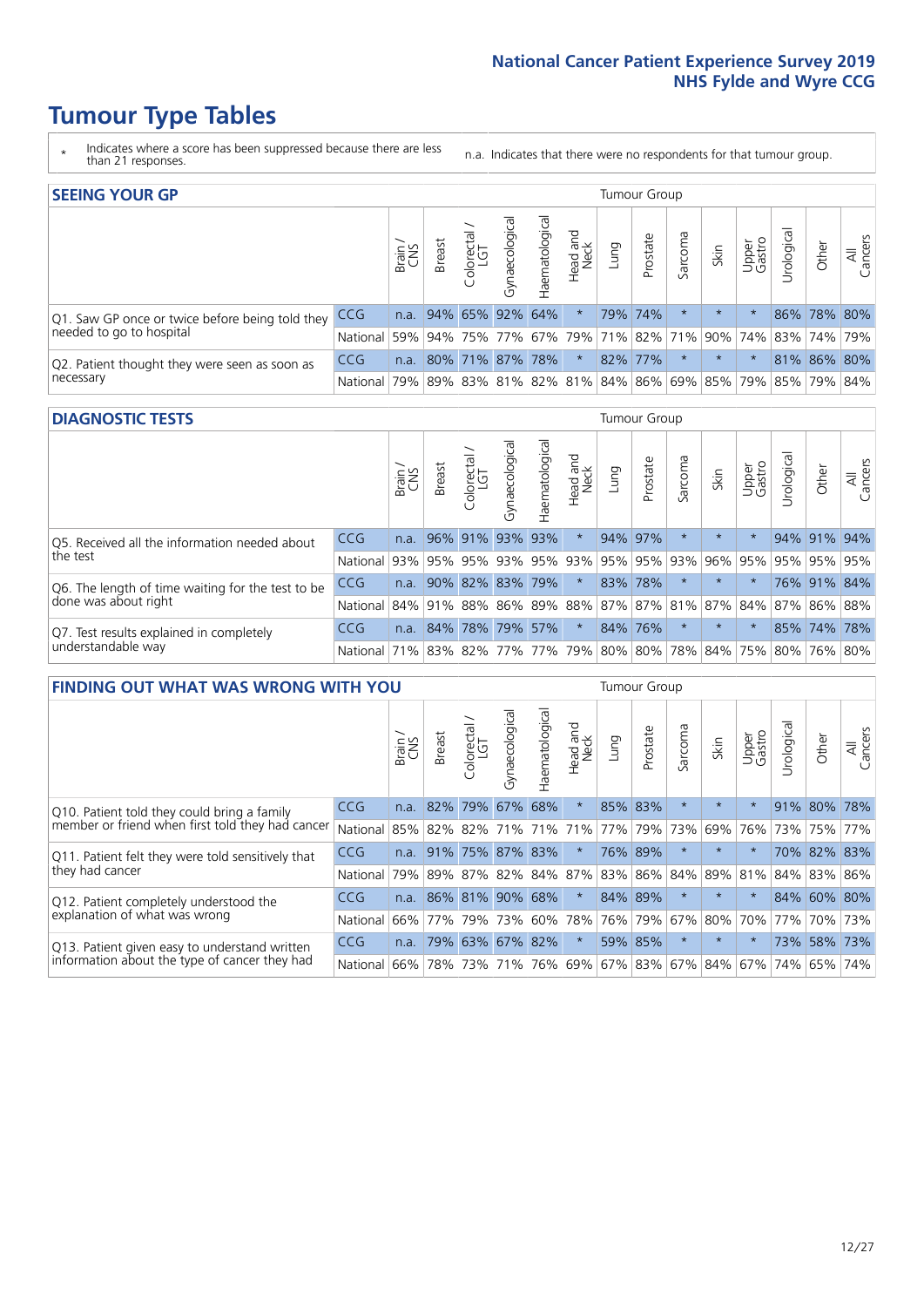- \* Indicates where a score has been suppressed because there are less than 21 responses.
- n.a. Indicates that there were no respondents for that tumour group.

| <b>DECIDING THE BEST TREATMENT FOR YOU</b>           |            | <b>Tumour Group</b> |               |            |                       |                |                         |      |          |                                             |         |                 |            |             |                |
|------------------------------------------------------|------------|---------------------|---------------|------------|-----------------------|----------------|-------------------------|------|----------|---------------------------------------------|---------|-----------------|------------|-------------|----------------|
|                                                      |            | Brain               | <b>Breast</b> | Colorectal | Gynaecological        | Haematological | ead and<br>Neck<br>Head | Lung | Prostate | arcoma<br>vĀ                                | Skin    | Upper<br>Gastro | Jrological | Other       | All<br>Cancers |
| CCG<br>Q14. Patient felt that treatment options were |            |                     | 85%           | 86%        | 91%                   | 88%            | $\star$                 | 79%  | 84%      | $\star$                                     | $\star$ | $\star$         | 85%        | 79%         | 85%            |
| completely explained<br>National                     |            | 85%                 |               |            | 85%   85%   85%   82% |                | 87%                     |      | 84% 83%  | 83%                                         | 89%     | 81%             |            | 83% 79% 83% |                |
| Q15. Patient felt possible side effects were         | <b>CCG</b> | n.a.                | 77%           | 74%        | 80%                   | 71%            | $\ast$                  |      | 66% 71%  | $^\star$                                    |         | $\star$         |            | 68% 74%     | 72%            |
| definitely explained in an understandable way        | National   | 69%                 | 74%           | 76%        |                       | 75% 69%        | 73%                     |      | 74% 73%  | 73%                                         | 77%     | 72%             | 71%        | 70% 73%     |                |
| Q16. Patient definitely given practical advice and   | <b>CCG</b> | n.a.                | 71%           | 64%        | 80%                   | 59%            | $\star$                 |      | 55% 66%  | $\star$                                     | $\star$ | $\star$         |            | 61% 58% 66% |                |
| support in dealing with side effects of treatment    | National   | 63%                 | 70%           | 70%        |                       | 69% 65%        | 70%                     |      | 69% 65%  | 66%                                         | 71%     | 66%             | 63%        | $64\%$      | 67%            |
| Q17. Patient definitely told about side effects      | <b>CCG</b> | n.a.                | 56%           | 61%        |                       | 55% 43%        | $\star$                 | 40%  | 60%      | $\star$                                     | $\star$ | $\star$         |            | 45% 49%     | 53%            |
| that could affect them in the future<br>National     |            | 62%                 | 57%           | 59%        |                       | 56% 51%        | 64%                     |      | 56% 66%  | 54%                                         | 66%     | 53%             |            | 56% 52%     | 57%            |
| Q18. Patient definitely involved as much as they     | <b>CCG</b> | n.a.                | 80%           |            | 78% 81% 82%           |                | $\star$                 | 79%  | 84%      | $\star$                                     | $\star$ | $\star$         |            | 73% 73%     | 79%            |
| wanted in decisions about care and treatment         | National   |                     |               |            |                       |                |                         |      |          | 79% 81% 83% 81% 80% 81% 81% 84% 81% 87% 79% |         |                 |            | 79% 78% 81% |                |

#### **CLINICAL NURSE SPECIALIST (CNS)** Tumour Group

|                                             |          | Brain | <b>Breast</b> | olorectal<br>LGT<br>$\cup$ | aecologica<br>ĞŘ | $\overline{\sigma}$<br>Ü<br>aematologi | Head and<br>Neck | Lung    | Prostate | Sarcoma | Skin    | Upper<br>Gastro                                     | $\sigma$<br>rologica | Other       | All<br>ancers<br>$\cup$ |
|---------------------------------------------|----------|-------|---------------|----------------------------|------------------|----------------------------------------|------------------|---------|----------|---------|---------|-----------------------------------------------------|----------------------|-------------|-------------------------|
| Q19. Patient given the name of a CNS who    | CCG      | n.a.  |               |                            | 92% 94% 97%      | 98%                                    | $^\star$         | 92% 93% |          | $\star$ | $\star$ |                                                     |                      | 92% 83% 93% |                         |
| would support them through their treatment  | National |       |               |                            |                  |                                        |                  |         |          |         |         | 95% 95% 92% 95% 92% 91% 94% 91% 91% 91% 91% 93%     | 85%                  | 89%         | 92%                     |
| Q20. Patient found it very or quite easy to | CCG      | n.a.  |               |                            | 85% 85% 81% 75%  |                                        | $\star$          | 87% 73% |          | $\ast$  | $\star$ | $\star$                                             |                      | 74% 83% 82% |                         |
| contact their CNS                           | National |       |               |                            |                  |                                        |                  |         |          |         |         | 86% 84% 88% 85% 87% 86% 86% 80% 86% 90% 85%         |                      | 83% 83%     | 85%                     |
| Q21. Patient got understandable answers to  | CCG      | n.a.  |               | 91% 88% 84%                |                  | 79%                                    | $\star$          | 88% 81% |          | $\star$ | $\star$ | $\star$                                             |                      | 93% 85%     | 88%                     |
| important questions all or most of the time | National |       |               |                            | 82% 87% 89% 86%  |                                        |                  |         |          |         |         | 89%   88%   86%   87%   87%   93%   86%   87%   86% |                      |             | 87%                     |

| <b>SUPPORT FOR PEOPLE WITH CANCER</b>                                                             |            |      |               |            |                |                |                         |          | <b>Tumour Group</b> |         |         |                 |            |         |                |  |  |  |
|---------------------------------------------------------------------------------------------------|------------|------|---------------|------------|----------------|----------------|-------------------------|----------|---------------------|---------|---------|-----------------|------------|---------|----------------|--|--|--|
|                                                                                                   |            |      | <b>Breast</b> | Colorectal | Gynaecological | Haematological | ead and<br>Neck<br>Head | Lung     | Prostate            | Sarcoma | Skin    | Upper<br>Gastro | Irological | Other   | All<br>Cancers |  |  |  |
| Q22. Hospital staff gave information about<br>support or self-help groups for people with         | CCG.       | n.a. | 92%           | 85%        | 88%            | 90%            | $\star$                 | 78%      | 94%                 | $\star$ | $\star$ | $\star$         | 83%        | 74%     | 88%            |  |  |  |
| cancer                                                                                            | National   | 92%  | 92%           | 88%        | 87%            | 86%            | 88%                     |          | 87% 91%             | 86%     | 90%     | 88%             | 81%        | 83%     | 88%            |  |  |  |
| Q23. Hospital staff discussed or gave information<br>about the impact cancer could have on day to | <b>CCG</b> | n.a. | 85%           | 86%        | 86%            | 89%            | $\star$                 | 78%      | 90%                 | $\star$ | $\star$ | $\star$         | 80%        | $\star$ | 83%            |  |  |  |
| day activities                                                                                    | National   | 84%  | 86%           | 85%        | 82%            | 84%            | 84%                     | 83%      | 88%                 | 81%     | 86%     | 83%             | 78%        | 79%     | 84%            |  |  |  |
| Q24. Hospital staff gave information on getting                                                   | CCG.       | n.a. | 73%           |            | $\star$        | 52%            | $\ast$                  | $^\star$ | 63%                 | $\star$ | $\star$ | $\star$         | $\star$    | 55%     | 62%            |  |  |  |
| financial help or possible benefits                                                               | National   | 78%  | 68%           | 61%        | 66%            | 61%            | 67%                     | 72%      | 55%                 | 64%     | 60%     | 64%             | 47%        | 59%     | 63%            |  |  |  |
| <b>CCG</b><br>Q25. Hospital staff told patient they could get                                     |            | n.a. | 93%           |            | $\star$        | 89%            | $\star$                 | $\star$  | $\star$             | $\star$ | $\star$ | $\star$         | $\star$    | $\ast$  | 88%            |  |  |  |
| free prescriptions<br>National I                                                                  |            | 82%  | 81% 83%       |            | 79%            |                | 87% 84% 86% 80%         |          |                     | 78%     | 71%     | $84\%$          |            | 73% 81% | 82%            |  |  |  |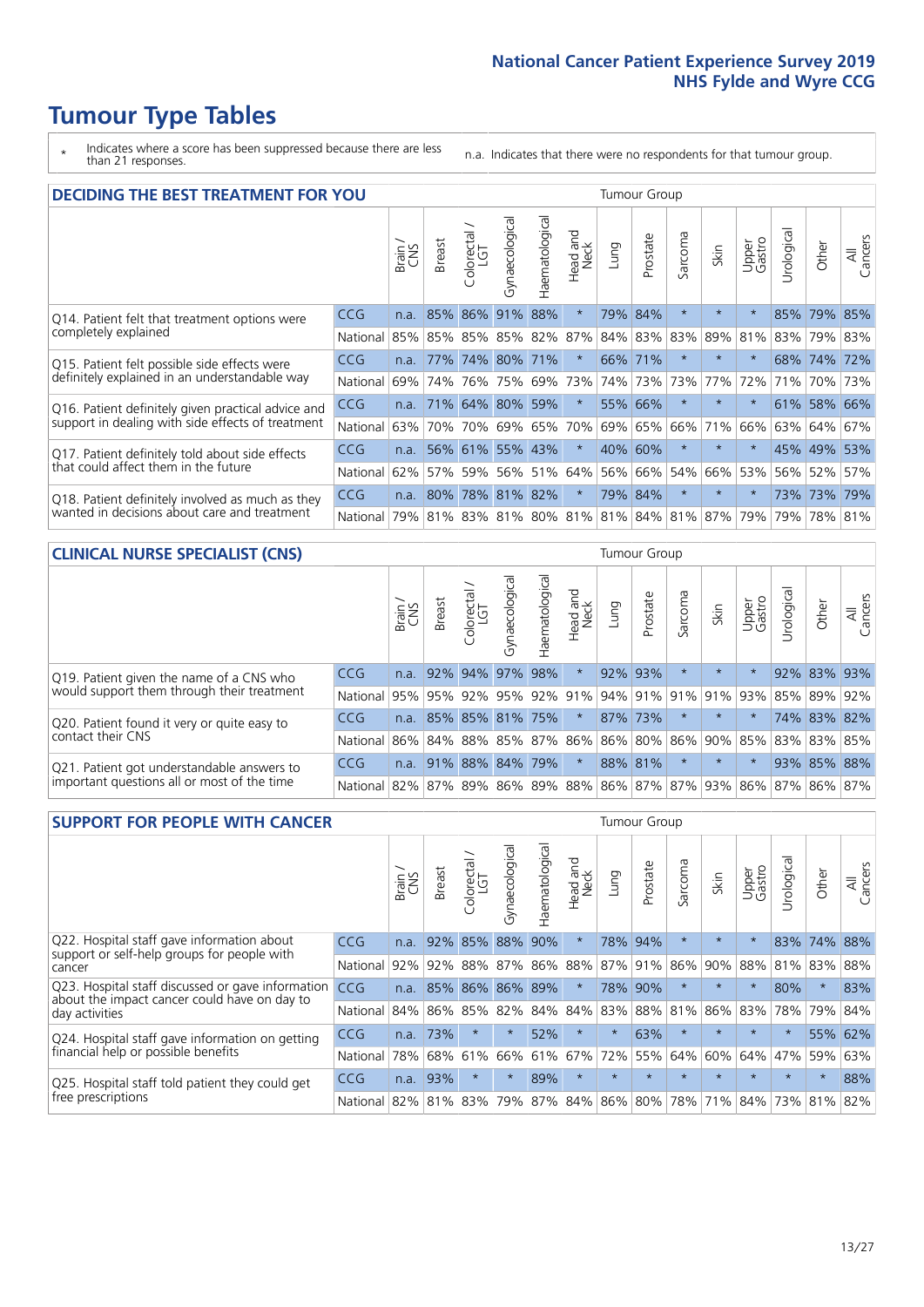- \* Indicates where a score has been suppressed because there are less than 21 responses.
- n.a. Indicates that there were no respondents for that tumour group.

| <b>OPERATIONS</b>                                |            |       |               |            |                   |                |                                                 |             |          | Tumour Group |                     |                 |                                  |           |                |  |  |  |
|--------------------------------------------------|------------|-------|---------------|------------|-------------------|----------------|-------------------------------------------------|-------------|----------|--------------|---------------------|-----------------|----------------------------------|-----------|----------------|--|--|--|
|                                                  |            | Brain | <b>Breast</b> | Colorectal | ক<br>Gynaecologic | Haematological | Head and<br>Neck                                | <b>Dung</b> | Prostate | Sarcoma      | Skin                | Upper<br>Gastro | $\overline{\sigma}$<br>Jrologica | Other     | All<br>Cancers |  |  |  |
| Q27. Beforehand, patient had all the information | CCG        | n.a.  | 98%           |            | 96%               |                | $\star$                                         | $\star$     | $\star$  | $\star$      | $\star$             | $\star$         |                                  | 95%       | 98%            |  |  |  |
| needed about the operation                       | National   | 96%   |               | 97% 96%    |                   |                | 96% 94% 96% 95% 97% 95% 96% 96% 95% 95% 95% 96% |             |          |              |                     |                 |                                  |           |                |  |  |  |
| Q28. Afterwards, staff completely explained how  | <b>CCG</b> | n.a.  | 79%           |            | 78%               | $\star$        | $\star$                                         | $\star$     | $\star$  | $\star$      | $\star$             | $\star$         |                                  | 81% 77%   |                |  |  |  |
| operation had gone in understandable way         | National   | 76%   |               | 79% 83%    |                   |                | 79%   78%   79%                                 |             |          |              | 79% 78% 80% 82% 79% |                 |                                  | 76%   77% | 79%            |  |  |  |

#### **HOSPITAL CARE AS AN INPATIENT** Tumour Group

|                                                                                                  |          | Brain | <b>Breast</b> | Colorectal /<br>LGT | Gynaecological  | Haematological | Head and<br>Neck | Lung    | Prostate | Sarcoma | Skin    | Upper<br>Gastro | Urological          | Other    | Cancers<br>$\overline{\overline{z}}$ |
|--------------------------------------------------------------------------------------------------|----------|-------|---------------|---------------------|-----------------|----------------|------------------|---------|----------|---------|---------|-----------------|---------------------|----------|--------------------------------------|
| Q30. Hospital staff didn't talk in front of patient                                              | CCG      | n.a.  | 83%           | 86%                 | 73%             | $\star$        | $\star$          | $\star$ | $\star$  | $\star$ | $\star$ | $\star$         | $\star$             | 76%      | 82%                                  |
| as if patient wasn't there                                                                       | National | 81%   | 86%           | 81%                 | 83%             | 84%            | 83%              | 81%     | 88%      | 86%     | 86%     | 81%             | 83%                 | 82%      | 84%                                  |
| O31. Patient had confidence and trust in all                                                     | CCG      | n.a.  | 77%           | 86% 85%             |                 | $\star$        | $\star$          | $\star$ | $\star$  | $\star$ | $\star$ | $\star$         | $\star$             | $\star$  | 84%                                  |
| doctors treating them                                                                            | National | 82%   | 83%           | 85%                 | 83%             | 82%            | 87%              | 83%     | 89%      | 86%     | 85%     | 81%             | 85%                 | 80%      | 84%                                  |
| Q32. Patient's family or someone close definitely                                                | CCG      | n.a.  | 82%           |                     | 81%             | $\star$        | $\star$          | $\star$ | $\star$  | $\star$ | $\star$ | $\star$         | $\star$             | $\star$  | 74%                                  |
| felt able to talk to a doctor                                                                    | National | 67%   | 72%           | 73%                 | 72%             | 74%            | 75%              | 74%     | 72%      | 71%     | 74%     | 73%             | 71%                 | 69%      | 72%                                  |
| Q33. Patient had confidence and trust in all the                                                 | CCG      | n.a.  | 66%           | 67%                 | 77%             | $\star$        | $\star$          | $\star$ | $\star$  | $\star$ | $\star$ | $\star$         | $\star$             | 62%      | 75%                                  |
| ward nurses treating them                                                                        | National | 72%   | 73%           | 72%                 |                 | 71% 77%        | 75%              | 77%     | 79%      | 74%     | 75%     |                 | 73% 77%             | 69%      | 74%                                  |
| Q34. Patient thought there were always or nearly                                                 | CCG      | n.a.  |               | 60% 76% 80%         |                 | $\star$        | $\star$          | $\star$ | $\star$  | $\star$ | $\star$ |                 | $\star$             | 38%      | 67%                                  |
| always enough nurses on duty to care for them                                                    | National | 68%   | 64%           | 62%                 | 63%             | 63%            |                  | 65% 68% | 72%      | 65%     |         | 70% 65% 66%     |                     | 60% 64%  |                                      |
| Q35. All hospital staff asked patient what name                                                  | CCG      | n.a.  |               | 46% 76% 44%         |                 | $\star$        | $\star$          | $\star$ | $\star$  | $\star$ | $\star$ | $\star$         | $\star$             | 76% 62%  |                                      |
| they prefer to be called by                                                                      | National | 68%   | 62%           | 74%                 | 65%             | 72%            | 71%              | 76%     | 72%      | 74%     | 70%     | 78%             | 76%                 | 69%      | 71%                                  |
| Q36. Patient always given enough privacy when                                                    | CCG      | n.a.  | 94%           | 86% 81%             |                 | $\star$        | $\star$          | $\star$ | $\star$  | $\star$ | $\star$ |                 | $\star$             | 71% 85%  |                                      |
| discussing condition or treatment                                                                | National | 78%   |               | 84% 85% 81%         |                 | 86%            |                  | 87% 84% | 88%      | 84%     | 84%     | 84%             | 85%                 | 82% 85%  |                                      |
| Q37. Patient definitely found hospital staff to                                                  | CCG      | n.a.  | 41%           | $\star$             | $\star$         | $\star$        | $\star$          | $\star$ | $\star$  | $\star$ | $\star$ | $\star$         | $\star$             | $\star$  | 48%                                  |
| discuss worries or fears during their inpatient visit                                            | National | 45%   | 51%           | 55%                 | 51%             | 56%            | 52%              | 49%     | 53%      | 54%     | 51%     | 53%             | 49%                 | 46%      | 52%                                  |
| Q38. Hospital staff definitely did everything they                                               | CCG      | n.a.  | 76%           | $\star$             | 86%             | $\star$        | $\star$          | $\star$ | $\star$  | $\star$ | $\star$ | $\star$         | $\star$             | $\star$  | 82%                                  |
| could to help control pain                                                                       | National | 85%   | 83%           | 84%                 | 82%             | 82%            | 80%              | 84%     | 85%      | 83%     | 85%     | 82%             | 81%                 | 82%      | 83%                                  |
| Q39. Patient always felt they were treated with                                                  | CCG      | n.a.  |               | 80% 86% 85%         |                 | $\star$        | $\star$          | $\star$ | $\star$  | $\star$ | $\star$ | $\star$         | $\star$             | 67%      | 83%                                  |
| respect and dignity while in hospital                                                            | National | 85%   | 87%           | 87%                 | 85%             | 89%            | 87%              | 88%     | 91%      | 89%     | 89%     | 88%             | 90%                 | 86%      | 88%                                  |
| Q40. Patient given clear written information<br>about what should or should not do after leaving | CCG      | n.a.  | 81%           |                     | 83%             | $\star$        | $\star$          | $\star$ | $\star$  | $\star$ | $\star$ | $\star$         | $\star$             | $\star$  | 82%                                  |
| hospital                                                                                         | National | 80%   | 89%           | 86%                 | 86%             | 83%            |                  | 87% 82% | 91%      | 85%     | 90%     | 82%             | 87%                 | 83%      | 86%                                  |
| Q41. Hospital staff told patient who to contact<br>if worried about condition or treatment after | CCG      | n.a.  | 89%           | $\star$             | 92%             | $\star$        | $\star$          | $\star$ | $\star$  | $\star$ | $\star$ | $\star$         | $\star$             | 100% 93% |                                      |
| leaving hospital                                                                                 | National | 94%   |               |                     | 95% 95% 93% 96% |                |                  | 93% 92% |          |         |         |                 | 96% 94% 95% 92% 92% | 93% 94%  |                                      |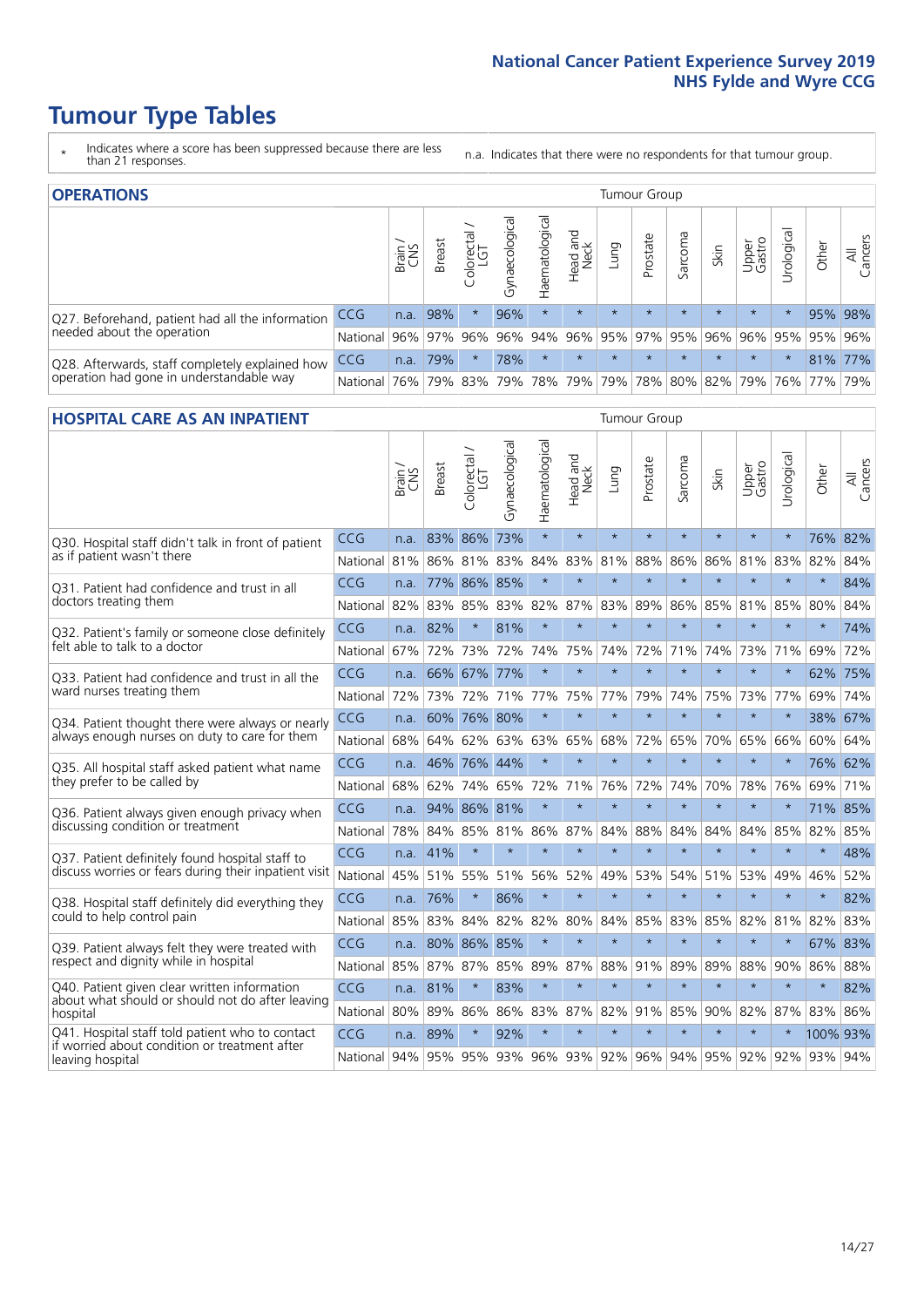- \* Indicates where a score has been suppressed because there are less than 21 responses.
- n.a. Indicates that there were no respondents for that tumour group.

| <b>HOSPITAL CARE AS A DAY PATIENT / OUTPATIENT</b><br><b>Tumour Group</b> |            |       |               |                        |                |                |                         |             |          |         |         |                 |            |         |                |
|---------------------------------------------------------------------------|------------|-------|---------------|------------------------|----------------|----------------|-------------------------|-------------|----------|---------|---------|-----------------|------------|---------|----------------|
|                                                                           |            | Brain | <b>Breast</b> | olorectal,<br>LGT<br>Û | Gynaecological | Haematological | aad and<br>Neck<br>Head | Lung        | Prostate | Sarcoma | Skin    | Upper<br>Gastro | Urological | Other   | All<br>Cancers |
| Q43. Patient definitely found hospital staff to                           | <b>CCG</b> | n.a.  | 67%           | 75%                    | 85%            | 61%            | $\star$                 | 67%         | 83%      | $\star$ | $\star$ | $\star$         | 64%        | 54%     | 69%            |
| discuss worries or fears during their outpatient or<br>day case visit     | National   | 66%   | 68%           | 73%                    | 70%            | 73%            | 72%                     | 70%         | 74%      | 72%     | 72%     | 71%             | 67%        | 68%     | 71%            |
| Q44. Cancer doctor had the right documents at                             | CCG        | n.a.  |               | 95% 100% 97%           |                | 96%            | $\ast$                  |             | 100%100% | $\ast$  |         |                 | 100% 92%   |         | 97%            |
| patient's last outpatient appointment                                     | National   | 94%   | 96%           | 96%                    | 96%            | 97%            | 96%                     | 96%         | 96%      | 96%     | 96%     | 94%             | 96%        | 95%     | 96%            |
| Q46. Beforehand patient completely had                                    | <b>CCG</b> | n.a.  | 89%           | $\star$                | $\star$        |                | $\star$                 | $\star$     | $\star$  | n.a.    | n.a.    | n.a.            | $\star$    | $\star$ | 90%            |
| all information needed about radiotherapy<br>treatment                    | National   | 91%   | 88%           | 83%                    | 88%            | 84%            | 86%                     | 86%         | 88%      | 88%     | 84%     | 86%             | 83%        | 84%     | 86%            |
| Q47. Patient completely given understandable                              | <b>CCG</b> | n.a.  | 67%           | $\star$                |                |                | $\star$                 | $\star$     | $\star$  | n.a.    | n.a.    | n.a.            | $\star$    | $\ast$  | 60%            |
| information about whether radiotherapy was<br>working                     | National   | 56%   | 60%           | 57%                    | 61%            | 62%            | 63%                     | 59%         | 60%      | 67%     | 57%     | 52%             | 59%        | 59%     | 60%            |
| Q49. Beforehand patient completely had all                                | <b>CCG</b> | n.a.  | 80%           |                        | 89% 95% 81%    |                | $\star$                 | $\star$     | $\star$  | $\star$ | $\star$ | $\star$         | $\star$    | $\ast$  | 85%            |
| information needed about chemotherapy<br>treatment                        | National   | 80%   | 82%           | 86%                    | 87%            | 85%            | 79%                     | 84%         | 86%      | 86%     | 90%     | 84%             | 85%        | 85%     | 84%            |
| Q50. Patient given enough information about                               | <b>CCG</b> | n.a.  | 70%           | 76%                    | 71%            | 75%            | $\star$                 | $\star$     | $\star$  | $\star$ |         |                 |            | $\star$ | 72%            |
| whether chemotherapy was working in a<br>completely understandable way    | National   | 54%   |               | 62% 64%                |                | 68% 75%        |                         | 57% 67% 66% |          | 71%     | 79%     | 61%             | 68%        | 69%     | 68%            |

#### **HOME CARE AND SUPPORT** Tumour Group

|                                                                                              |              | Brain | Breast  | Colorectal<br>LGT | $\sigma$<br>Gynaecologic | Haematological | Head and<br>Neck | <b>Lung</b>         | Prostate | Sarcoma | Skin    | Upper<br>Gastro | rological   | Other   | All<br>Cancers |
|----------------------------------------------------------------------------------------------|--------------|-------|---------|-------------------|--------------------------|----------------|------------------|---------------------|----------|---------|---------|-----------------|-------------|---------|----------------|
| Q51. Hospital staff definitely gave family or<br>someone close all the information needed to | <b>CCG</b>   | n.a.  |         | 57% 61%           |                          | 56% 51%        | $\star$          |                     | 57% 64%  |         | $\star$ | $\star$         |             | 41% 63% | 58%            |
| help care at home                                                                            | National     | 58%   |         | 58% 63%           |                          |                |                  | 57% 62% 67% 59% 61% |          |         | 62% 65% | 60% 59% 55%     |             |         | 60%            |
| Q52. Patient definitely given enough support                                                 | <b>CCG</b>   | n.a.  | 68% 67% |                   | $\star$                  | 62%            | $\star$          | $\star$             | $\star$  | n.a.    | $\star$ | $\star$         |             | 52% 60% |                |
| from health or social services during treatment                                              | National     | 42%   | 52%     | 60%               |                          | 45% 51%        | 59%              | 50%                 | 48%      |         | 53% 57% |                 | 54% 48% 51% |         | 52%            |
| Q53. Patient definitely given enough support                                                 | <b>CCG</b>   | n.a.  | 37%     |                   |                          |                | $\star$          | $\star$             | $\star$  | n.a.    |         | $\star$         | $\star$     | $\star$ | 43%            |
| from health or social services after treatment                                               | National 39% |       | 41% 53% |                   | 39%                      | $ 43\% $       | 56%              | 40%                 | 46%      |         | 48% 59% | 47%             | 44%         | 44%     | 45%            |

| <b>CARE FROM YOUR GENERAL PRACTICE</b>                                                        |              |        |               |                        |                 |                |                                         | <b>Tumour Group</b> |          |         |         |                 |                                         |             |                |  |
|-----------------------------------------------------------------------------------------------|--------------|--------|---------------|------------------------|-----------------|----------------|-----------------------------------------|---------------------|----------|---------|---------|-----------------|-----------------------------------------|-------------|----------------|--|
|                                                                                               |              | Brain, | <b>Breast</b> | ╮<br>Colorectal<br>LGT | Gynaecologica   | Haematological | Head and<br>Neck                        | Lung                | Prostate | Sarcoma | Skin    | Upper<br>Gastro | $\sigma$<br>Urologic                    | Other       | All<br>Cancers |  |
| Q54. GP given enough information about                                                        | CCG          | n.a.   |               | 98% 92%                |                 | 96%            | $\ast$                                  |                     | 93% 90%  | $\star$ | $\star$ | $\star$         | 100% 91% 95%                            |             |                |  |
| patient's condition and treatment                                                             | National 91% |        |               |                        | 96% 95% 95%     |                |                                         |                     |          |         |         |                 | 96% 94% 94% 96% 94% 96% 93% 95% 94% 95% |             |                |  |
| Q55. General practice staff definitely did<br>everything they could to support patient during | <b>CCG</b>   | n.a.   |               |                        | 48% 57% 62% 42% |                | $\star$                                 |                     | 44% 54%  |         | $\star$ |                 |                                         | 38% 48% 51% |                |  |
| treatment                                                                                     | National 55% |        |               |                        |                 |                | 58% 59% 56% 56% 59% 56% 64% 56% 65% 59% |                     |          |         |         |                 |                                         | 59% 55% 58% |                |  |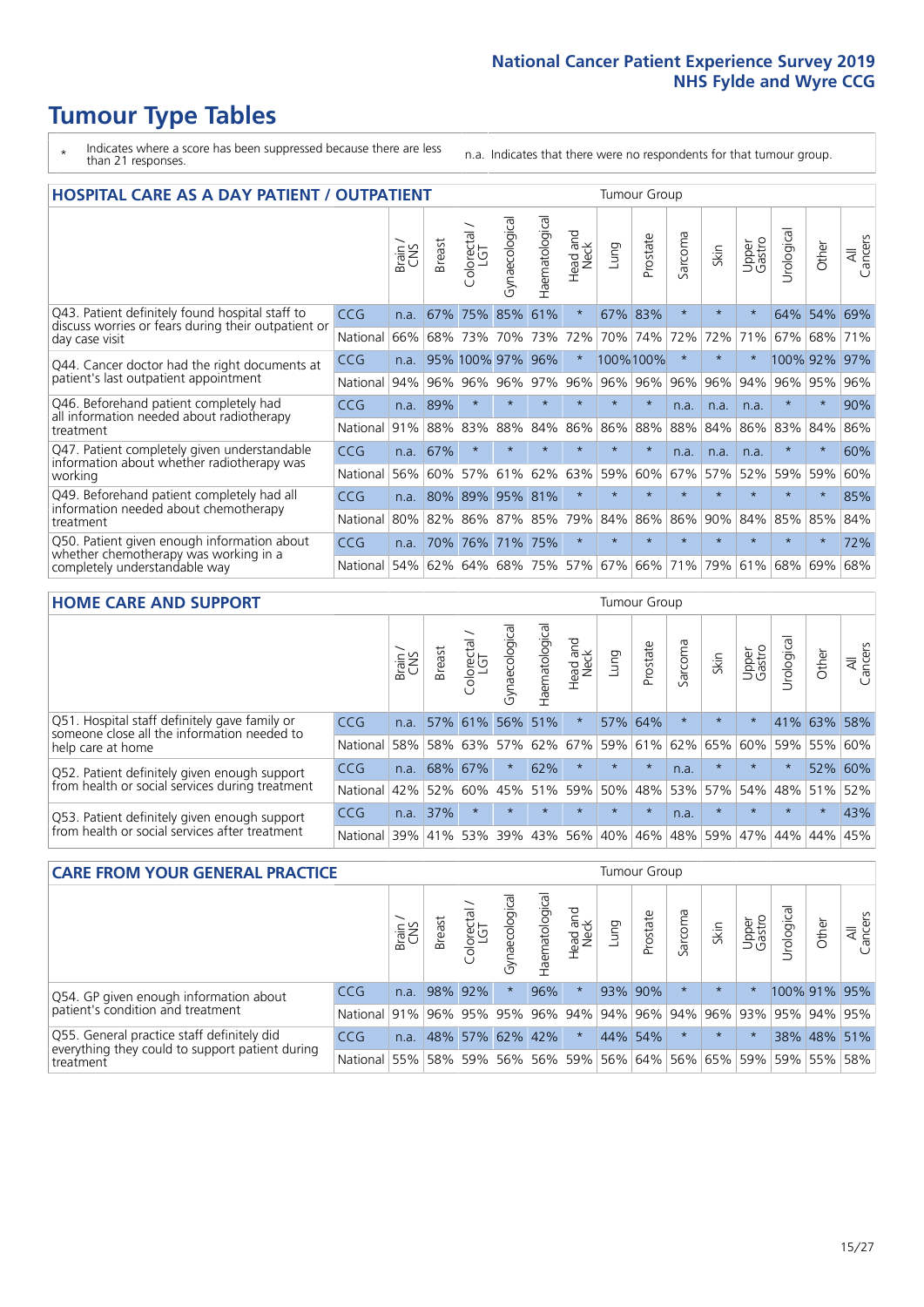- \* Indicates where a score has been suppressed because there are less than 21 responses.
- n.a. Indicates that there were no respondents for that tumour group.

#### **YOUR OVERALL NHS CARE** THE TWO CONTROLLER THE THE THROUP CHANGE THE TUMOUR GROUP

| <u>UUN UTENTEE ITIIJ GANE</u>                                                                   |            |       |               |                       |                |                |                                 |         |          |                      |          |                 |                            |         |                |
|-------------------------------------------------------------------------------------------------|------------|-------|---------------|-----------------------|----------------|----------------|---------------------------------|---------|----------|----------------------|----------|-----------------|----------------------------|---------|----------------|
|                                                                                                 |            | Brain | <b>Breast</b> | olorectal<br>LGT<br>Û | Gynaecological | Haematological | <b>Bad and<br/>Neck</b><br>Head | Lung    | Prostate | arcoma<br>$\sqrt{ }$ | Skin     | Upper<br>Gastro | $\overline{c}$<br>Urologia | Other   | All<br>Cancers |
| Q56. Different people treating and caring for<br>patient always work well together to give best | <b>CCG</b> | n.a.  | 65%           | 60%                   | 77%            | 74%            | $\star$                         | 66%     | 64%      | $\star$              | $\star$  | $\star$         | 67%                        | 63%     | 68%            |
| possible care                                                                                   | National   | 60%   |               | 73% 73%               | 69%            | 75%            | 73%                             |         | 73% 75%  | 70%                  | 79%      | 69%             | 74%                        | 68%     | 73%            |
| Q57. Patient given a care plan                                                                  | CCG        | n.a.  | 51%           | 40%                   | 29% 47%        |                | $\star$                         | 33% 50% |          | $\star$              | $\star$  | $\star$         | 50%                        | 32% 44% |                |
|                                                                                                 | National   | 36%   | 41%           | 40%                   | 34%            | 36%            | 39%                             | 36%     | 40%      | 34%                  | 44%      | 36%             | 33%                        | 31%     | 38%            |
| Q58. Overall the administration of care was good                                                | <b>CCG</b> | n.a.  | 88%           | 80%                   | 87% 92%        |                | $\star$                         | 97% 82% |          | $\star$              | $^\star$ |                 | 92%                        | 83%     | 88%            |
| or very good                                                                                    | National   | 85%   | $90\%$        | 88%                   | 87% 91%        |                | 90%                             | 90%     | 88%      | 88%                  | 90%      | 86%             | 85%                        | 87% 89% |                |
| Q59. Patient felt length of time for attending<br>clinics and appointments for cancer was about | CCG        | n.a.  |               | 67% 54%               | 69% 68%        |                | $\star$                         | 59% 80% |          | $\star$              | $\star$  | $\star$         | 74%                        | 62% 65% |                |
| right                                                                                           | National   | 58%   | 68%           | 73%                   | 66%            | 66%            | 71%                             | 71%     | 76%      | 68%                  | 73%      | 66%             | 75%                        | 64%     | 69%            |
| Q60. Someone discussed with patient whether                                                     | <b>CCG</b> | n.a.  | 31%           | 52%                   | 28%            | 35%            | $\star$                         | 32% 31% |          | $\star$              | $\star$  |                 | 11%                        | 26%     | 29%            |
| they would like to take part in cancer research                                                 | National   | 42%   | 30%           | 32%                   | 31%            | 33%            | 21%                             | 34%     | 31%      | 36%                  | 20%      | 36%             | 21%                        | 32%     | 30%            |
| Q61. Patient's average rating of care scored from                                               | CCG        | n.a.  | 8.8           | 8.7                   | 8.7            | 8.9            | $\star$                         | 9.0     | 8.7      | $\star$              | $^\star$ | $\star$         | 9.1                        | 8.4     | 8.8            |
| very poor to very good                                                                          | National   | 8.6   | 8.9           | 8.8                   | 8.7            | 8.9            | 8.8                             | 8.8     | 8.8      | 8.8                  | 8.9      | 8.7             | 8.7                        | 8.7     | 8.8            |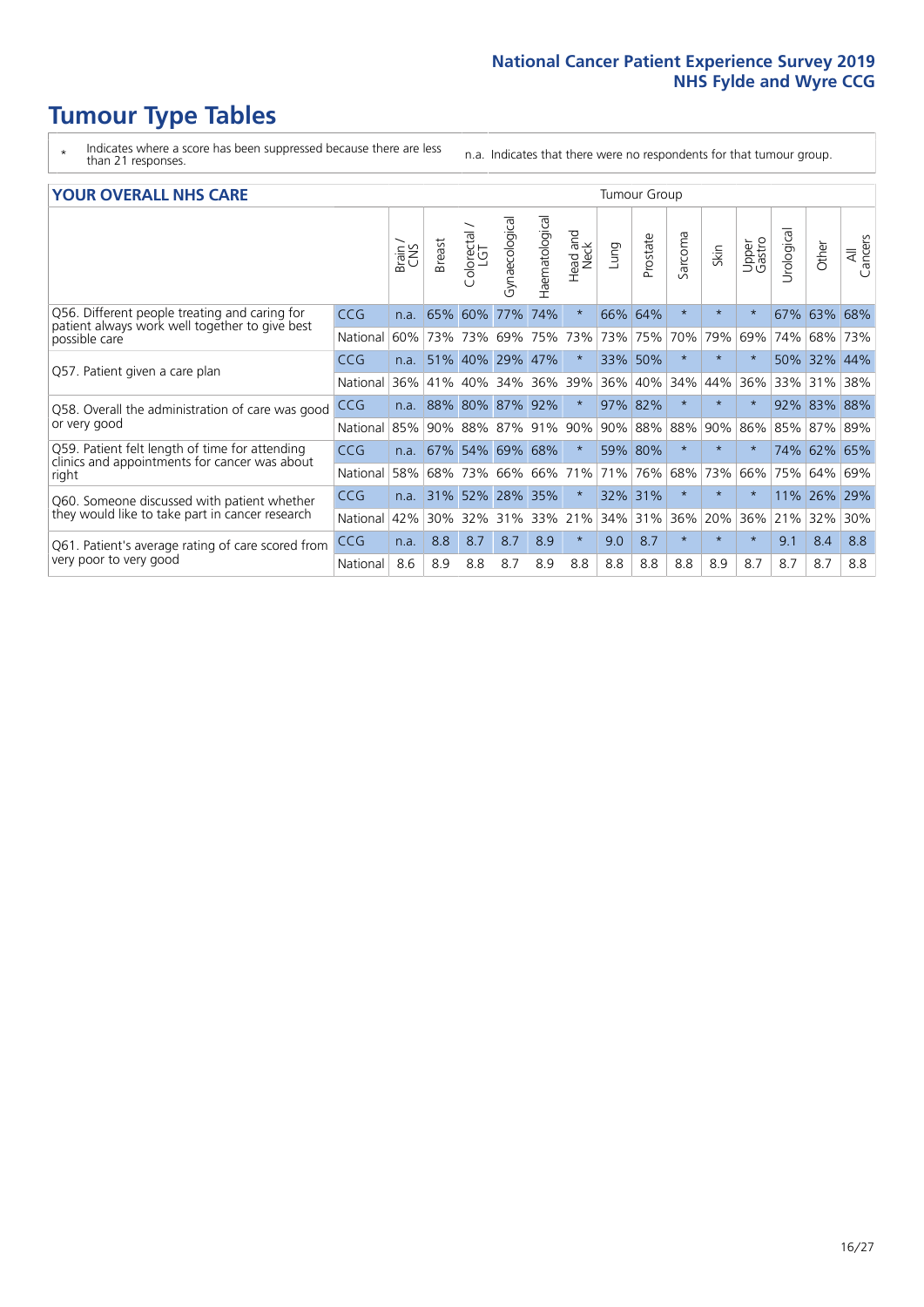### **Year on Year Charts**





#### **DIAGNOSTIC TESTS**





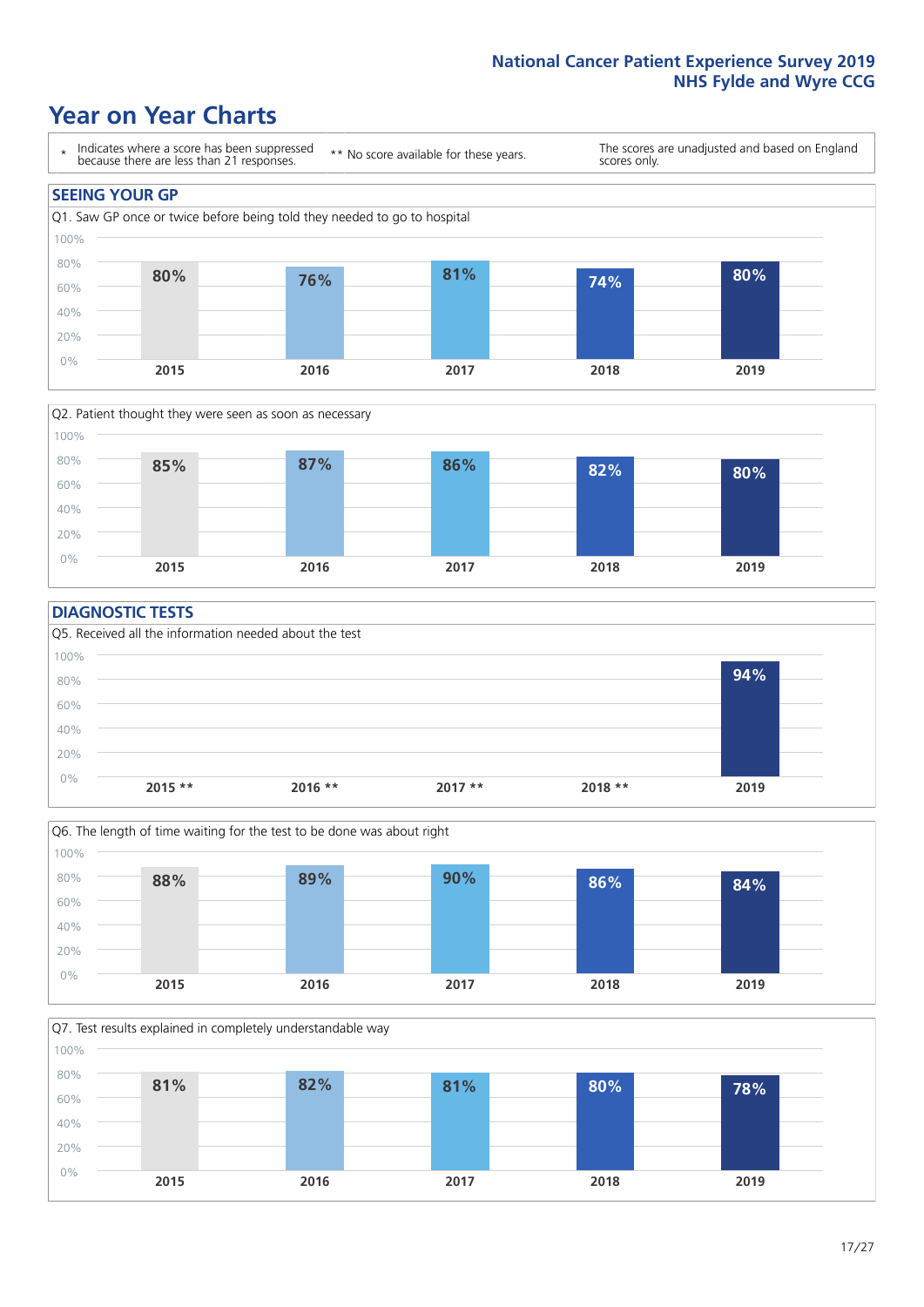







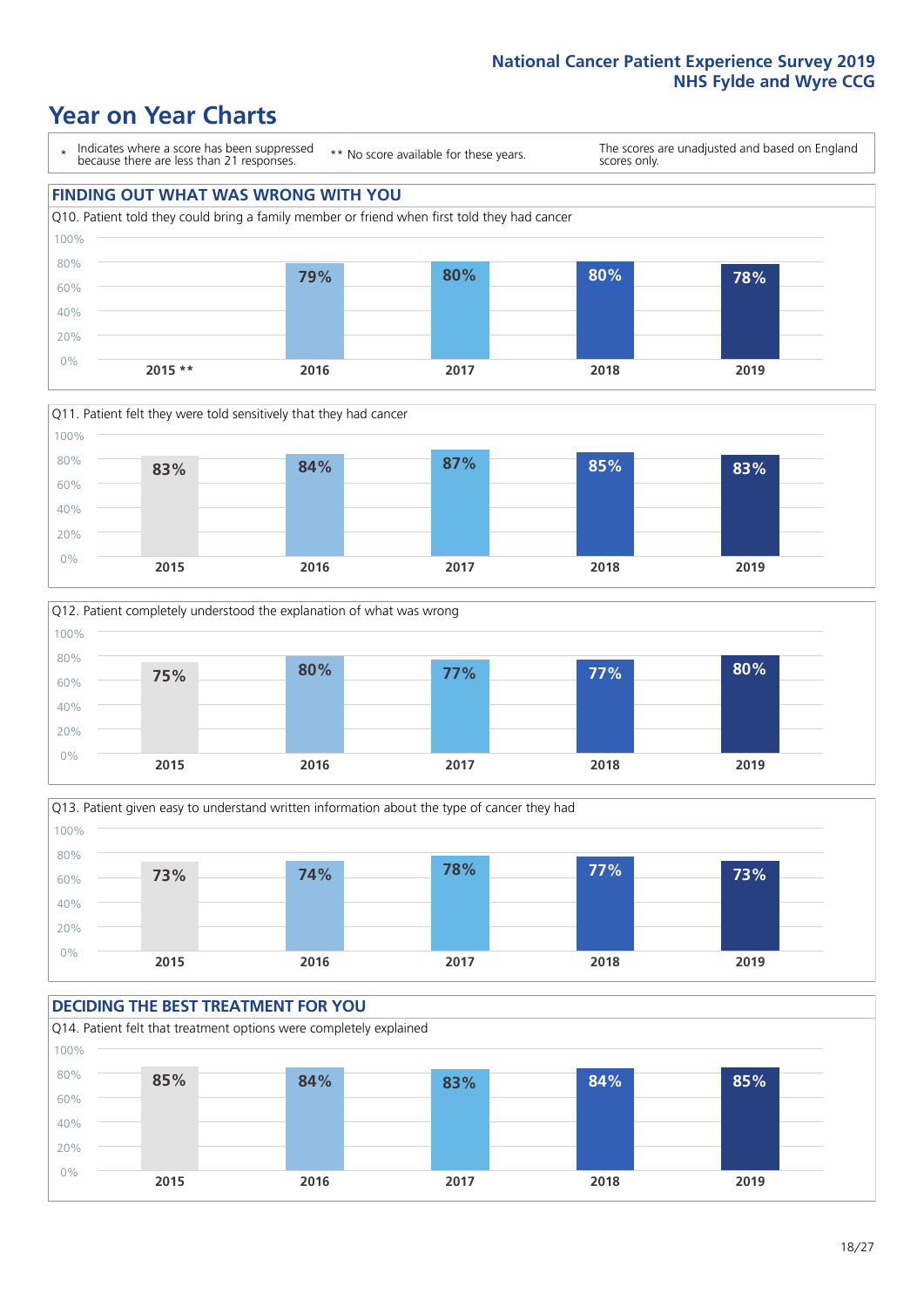







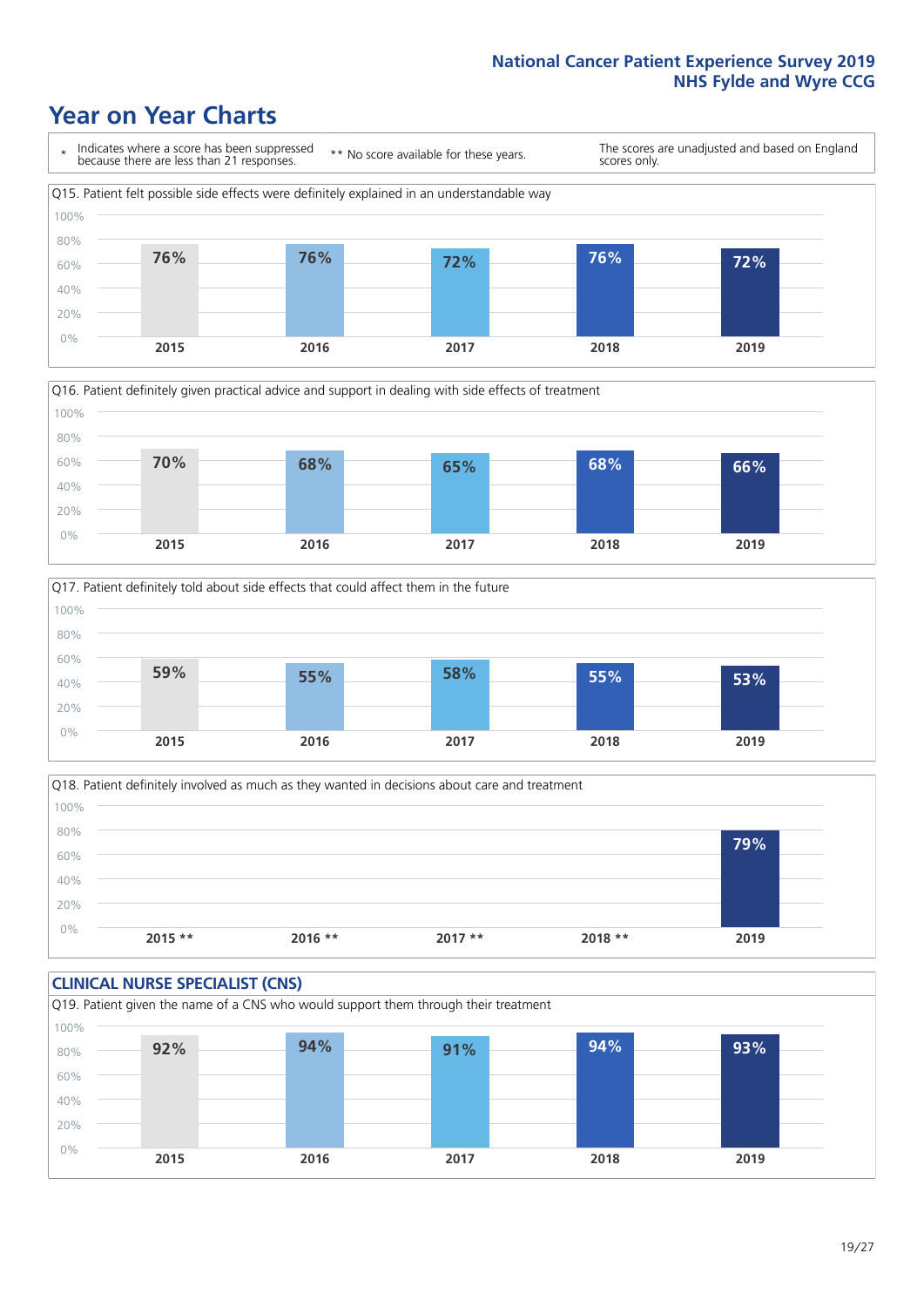







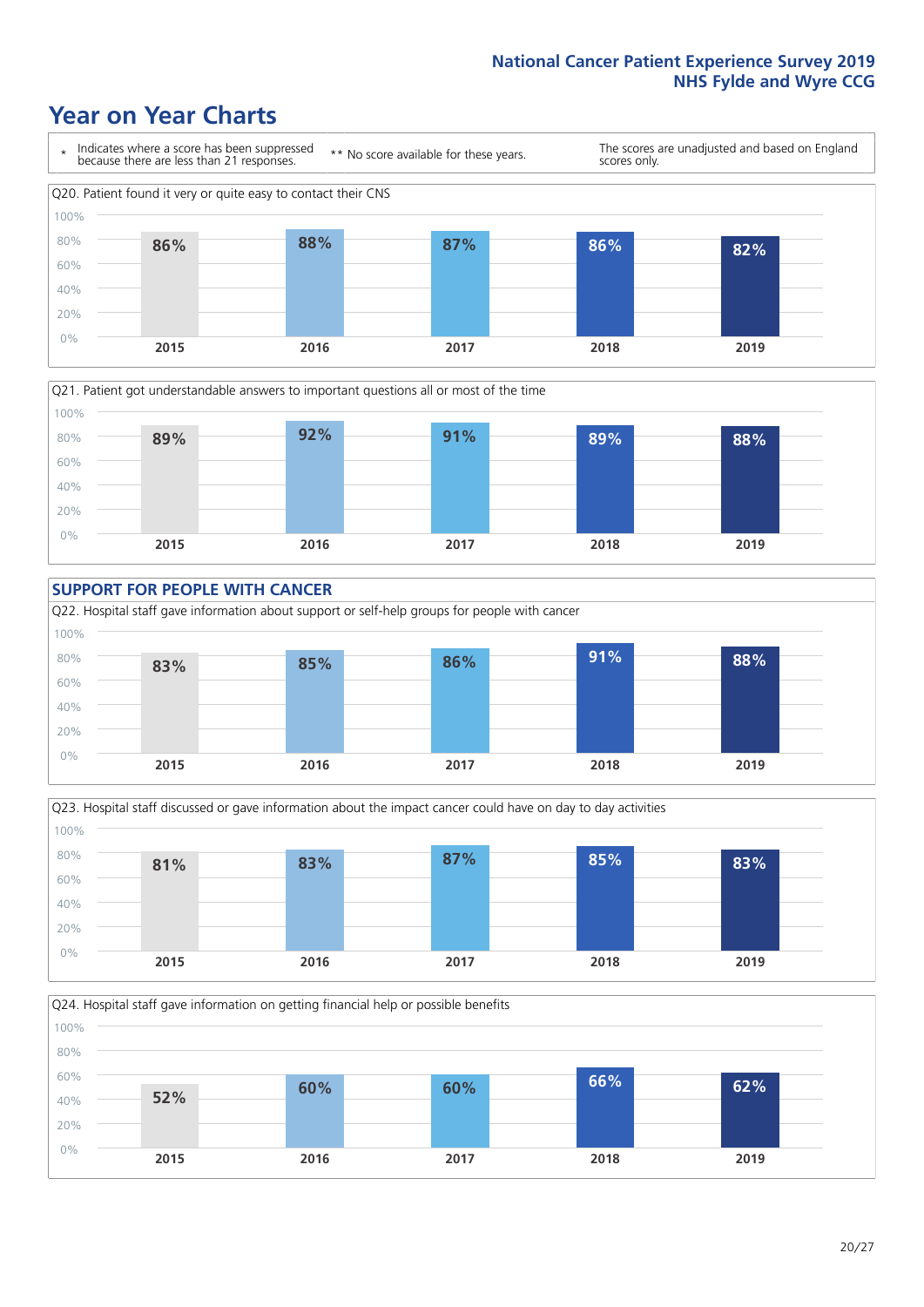### **Year on Year Charts**



#### **OPERATIONS**





### **HOSPITAL CARE AS AN INPATIENT**



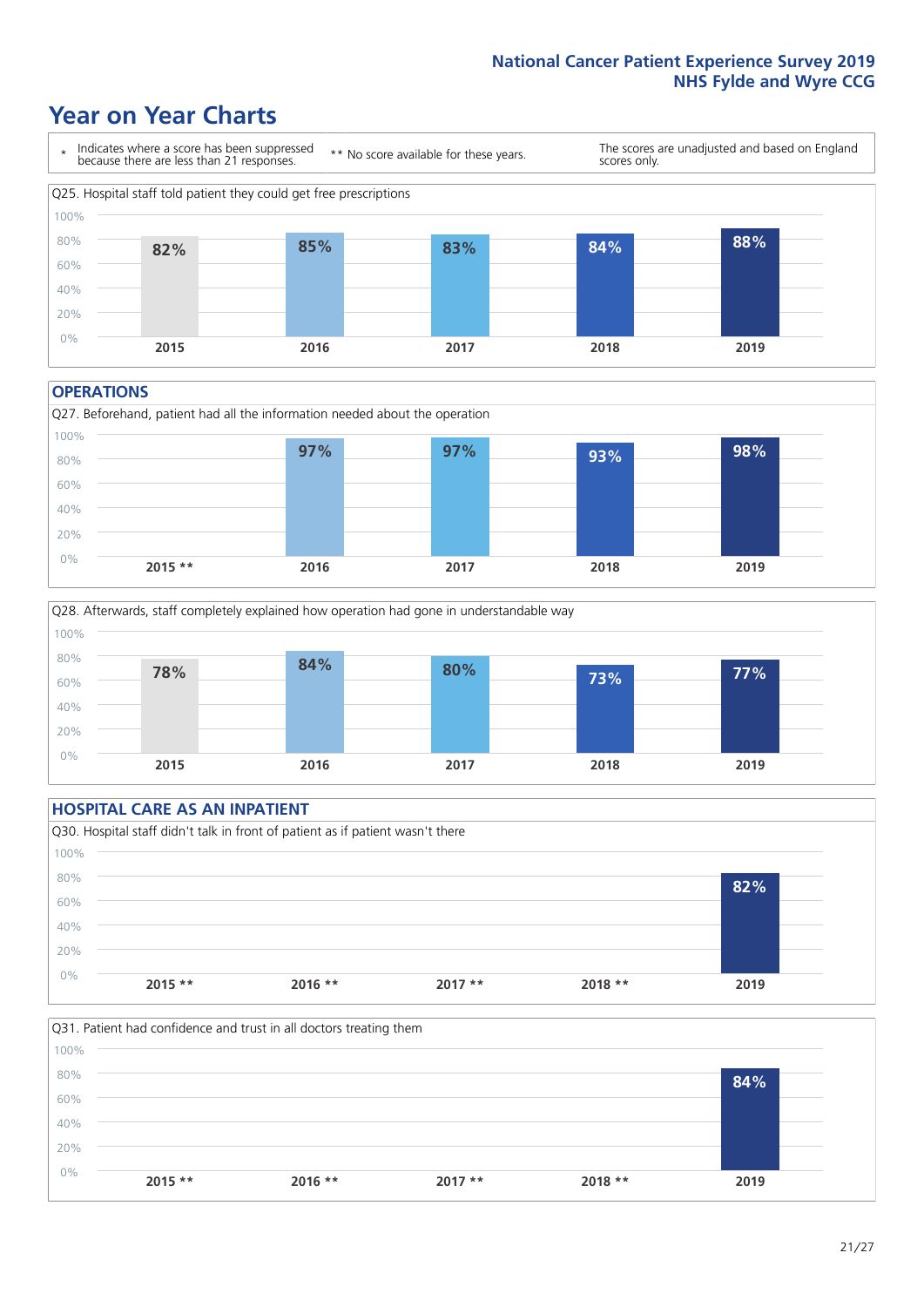







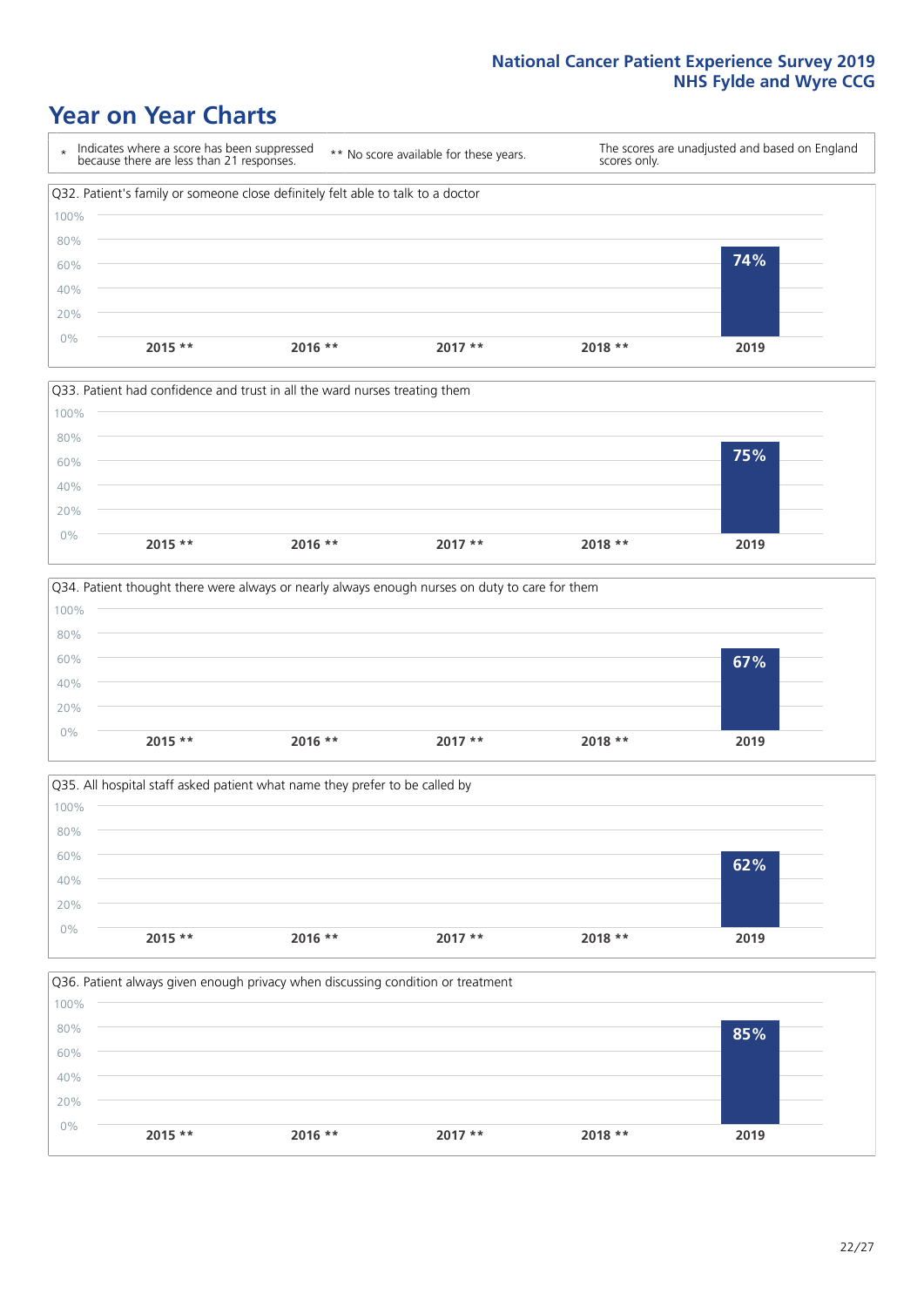







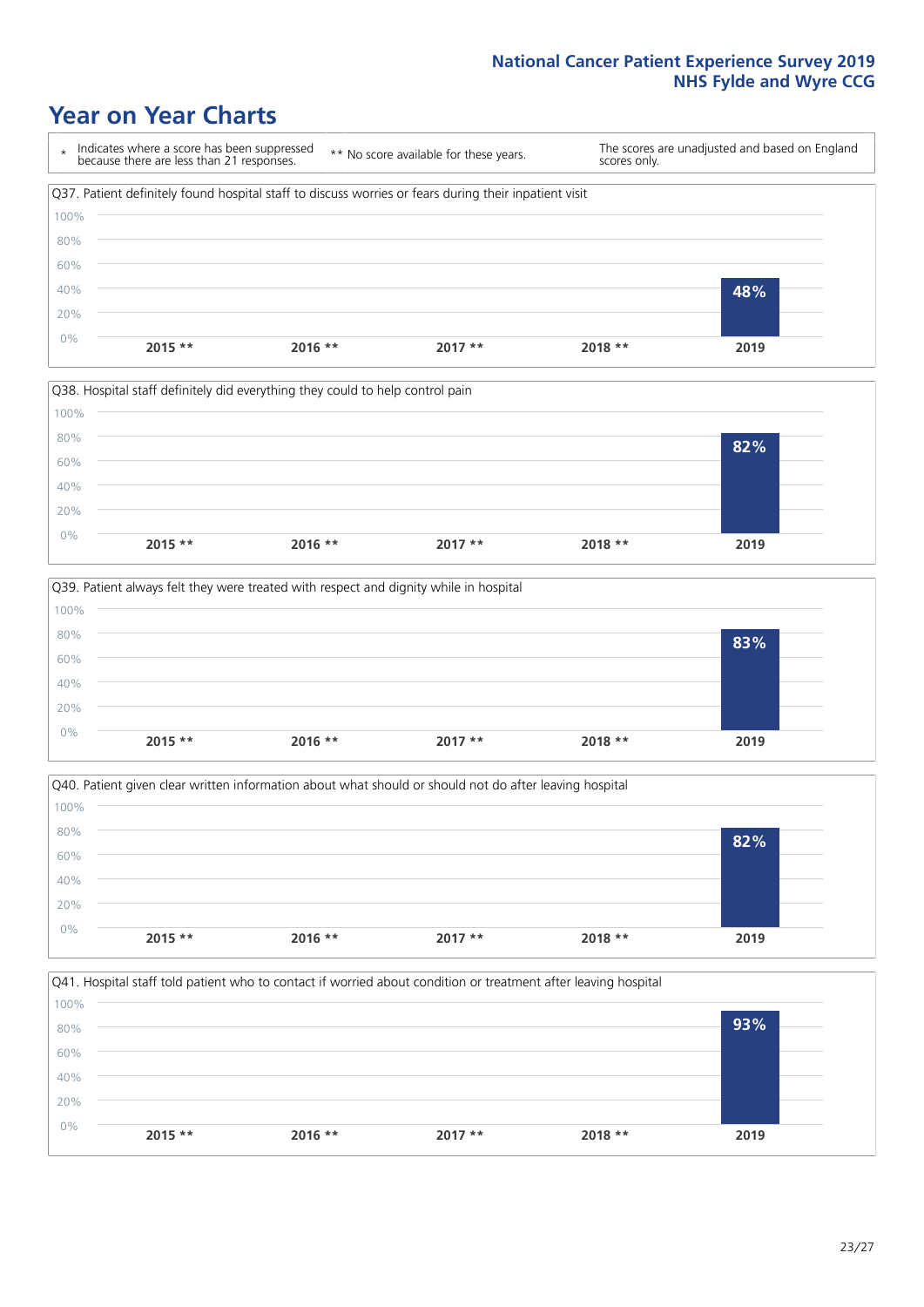### **Year on Year Charts**

\* Indicates where a score has been suppressed because there are less than 21 responses.

\*\* No score available for these years.

The scores are unadjusted and based on England scores only.

#### **HOSPITAL CARE AS A DAY PATIENT / OUTPATIENT**









Q49. Beforehand patient completely had all information needed about chemotherapy treatment 0% 20% 40% 60% 80% 100% **2015 2016 2017 2018 2019 84% 89% 82% 87% 85%**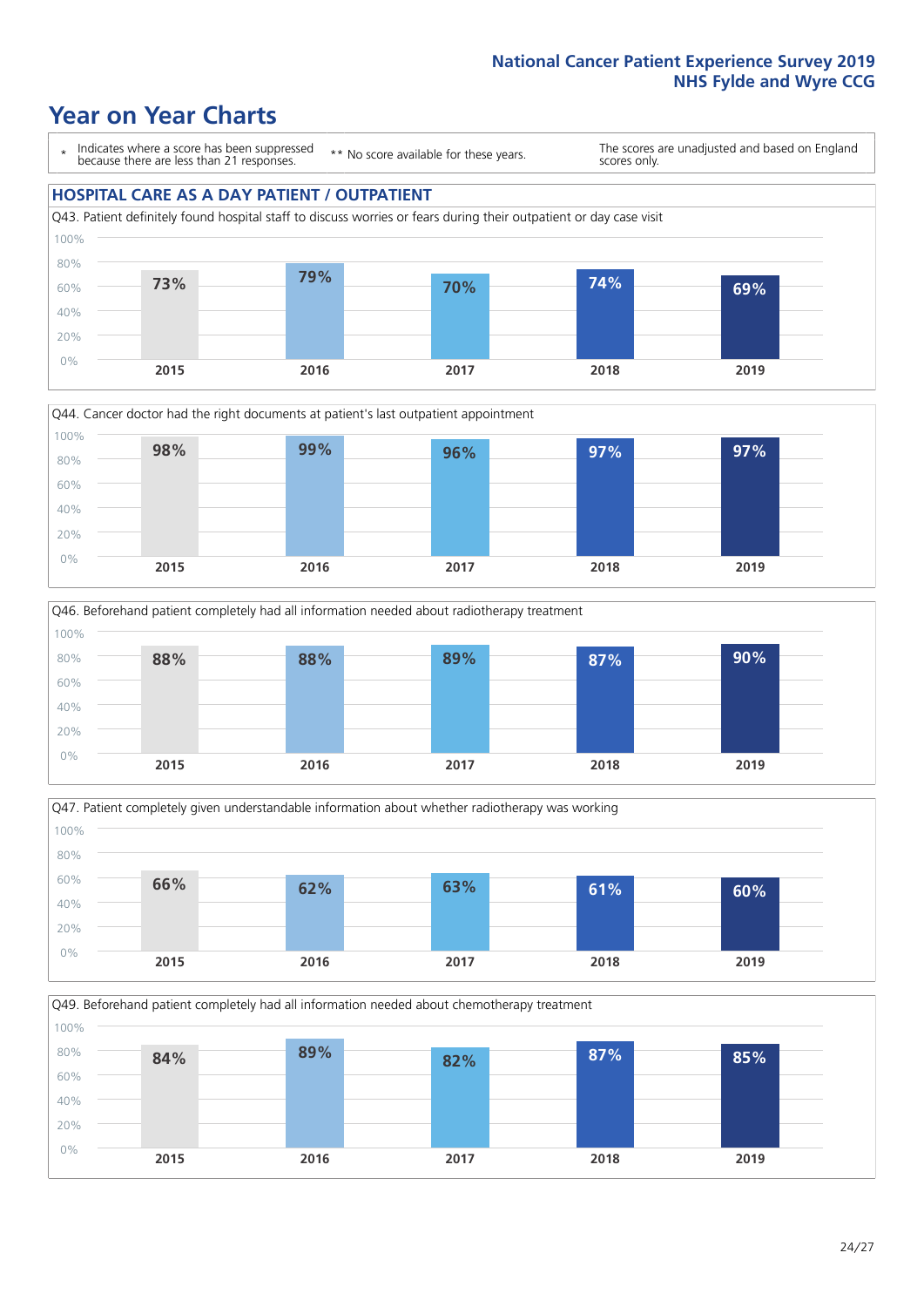### **Year on Year Charts**

\* Indicates where a score has been suppressed because there are less than 21 responses. \*\* No score available for these years. The scores are unadjusted and based on England scores only. Q50. Patient given enough information about whether chemotherapy was working in a completely understandable way 0% 20% 40% 60% 80% 100% **2015 2016 2017 2018 2019 63% 66% 67% 73% 72%**

#### **HOME CARE AND SUPPORT**







#### **CARE FROM YOUR GENERAL PRACTICE** Q54. GP given enough information about patient's condition and treatment 0% 20% 40% 60% 80% 100% **2015 2016 2017 2018 2019 93% 98% 95% 94% 95%**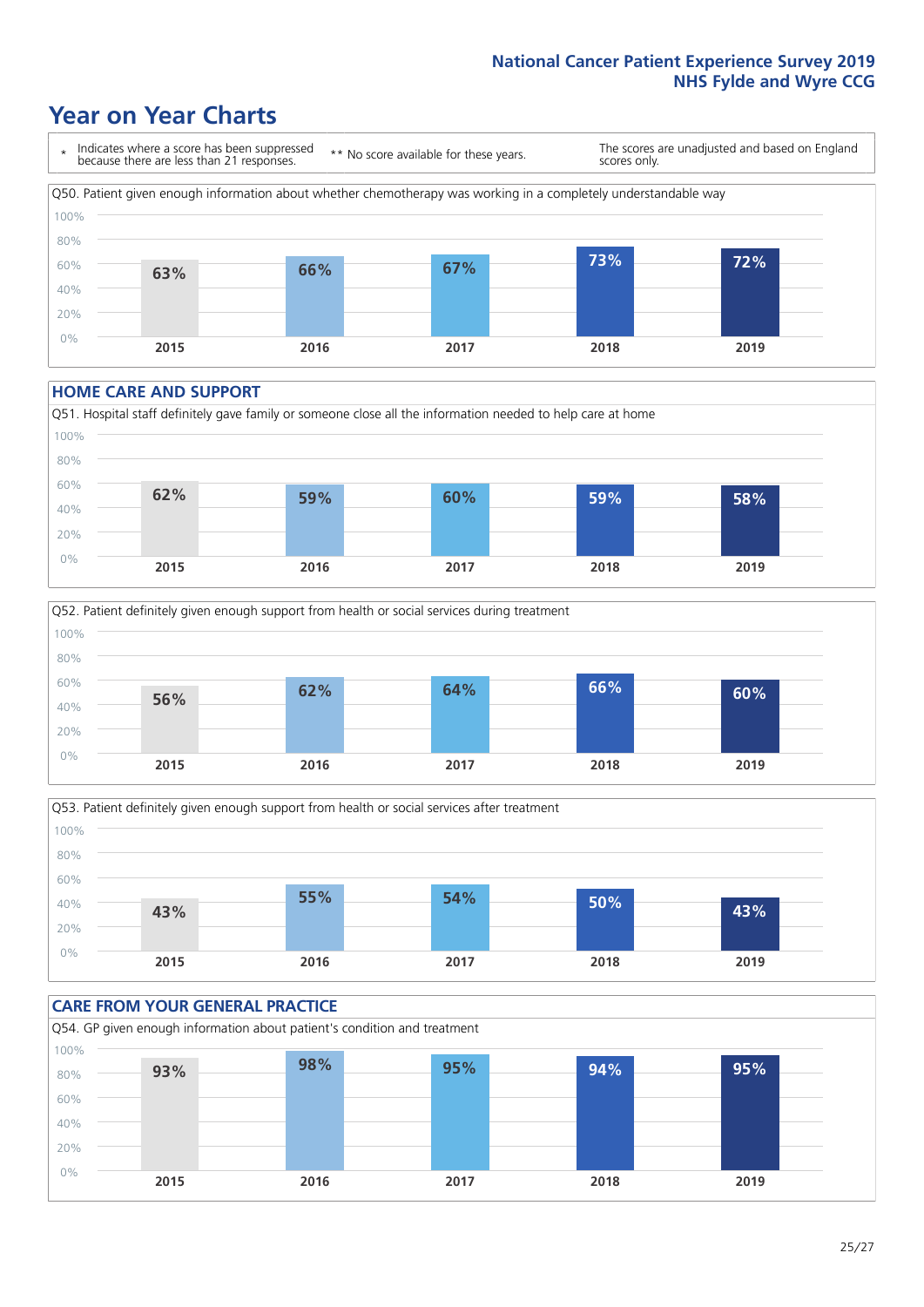### **Year on Year Charts**

\* Indicates where a score has been suppressed because there are less than 21 responses.

\*\* No score available for these years.

The scores are unadjusted and based on England scores only.



#### **YOUR OVERALL NHS CARE**







Q59. Patient felt length of time for attending clinics and appointments for cancer was about right